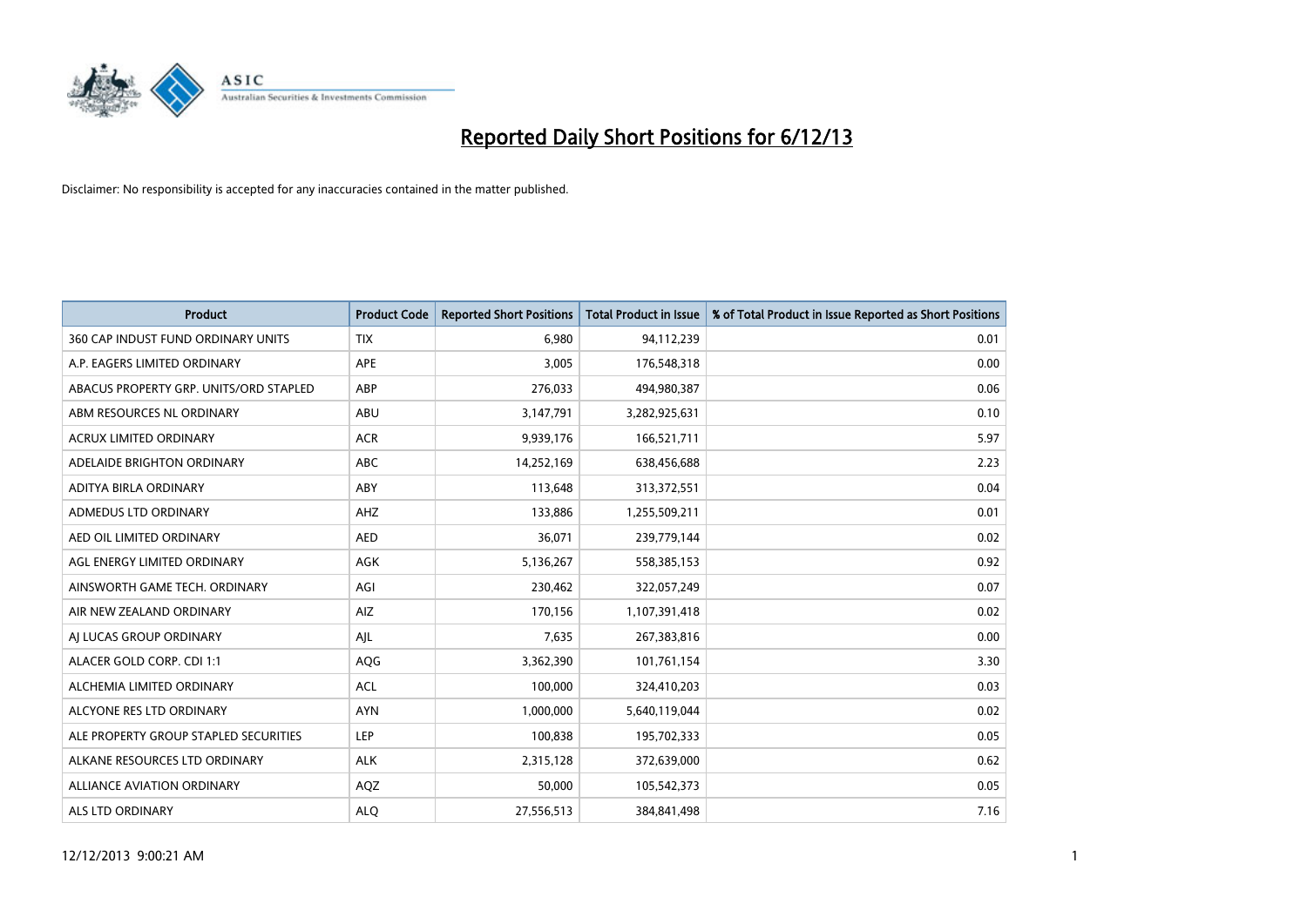

| <b>Product</b>                          | <b>Product Code</b> | <b>Reported Short Positions</b> | <b>Total Product in Issue</b> | % of Total Product in Issue Reported as Short Positions |
|-----------------------------------------|---------------------|---------------------------------|-------------------------------|---------------------------------------------------------|
| ALTIUM LIMITED ORDINARY                 | <b>ALU</b>          | 21,105                          | 112,857,012                   | 0.02                                                    |
| ALTONA MINING LTD ORDINARY              | <b>AOH</b>          | 481,533                         | 532,234,704                   | 0.09                                                    |
| ALUMINA LIMITED ORDINARY                | <b>AWC</b>          | 170,842,429                     | 2,806,225,615                 | 6.09                                                    |
| AMALGAMATED HOLDINGS ORDINARY           | AHD                 | 25,151                          | 157,809,687                   | 0.02                                                    |
| AMCOM TELECOMM, ORDINARY                | AMM                 | 1,569,960                       | 244,557,101                   | 0.64                                                    |
| AMCOR LIMITED ORDINARY                  | <b>AMC</b>          | 3,256,381                       | 1,206,684,923                 | 0.27                                                    |
| AMP LIMITED ORDINARY                    | AMP                 | 27,465,105                      | 2,957,737,964                 | 0.93                                                    |
| AMPELLA MINING ORDINARY                 | AMX                 | 340,644                         | 248,000,493                   | 0.14                                                    |
| ANSELL LIMITED ORDINARY                 | <b>ANN</b>          | 4,477,755                       | 148,896,387                   | 3.01                                                    |
| ANTARES ENERGY LTD ORDINARY             | <b>AZZ</b>          | 184,205                         | 255,000,000                   | 0.07                                                    |
| ANZ BANKING GRP LTD ORDINARY            | ANZ                 | 8,322,845                       | 2,743,688,862                 | 0.30                                                    |
| APA GROUP STAPLED SECURITIES            | APA                 | 12,446,576                      | 835,750,807                   | 1.49                                                    |
| APN NEWS & MEDIA ORDINARY               | <b>APN</b>          | 15,698,148                      | 661,526,586                   | 2.37                                                    |
| AQUARIUS PLATINUM. ORDINARY             | <b>AOP</b>          | 6,847,160                       | 486,851,336                   | 1.41                                                    |
| AQUILA RESOURCES ORDINARY               | <b>AQA</b>          | 13,815,251                      | 411,804,442                   | 3.35                                                    |
| ARAFURA RESOURCE LTD ORDINARY           | ARU                 | 46,367                          | 441,270,644                   | 0.01                                                    |
| ARB CORPORATION ORDINARY                | ARP                 | 1,536,084                       | 72,481,302                    | 2.12                                                    |
| ARDENT LEISURE GROUP STAPLED SECURITIES | AAD                 | 1,679,137                       | 405,055,708                   | 0.41                                                    |
| ARENA GROUP ORDINARY UNITS              | <b>ARF</b>          | 10,161                          | 206,342,963                   | 0.00                                                    |
| ARISTOCRAT LEISURE ORDINARY             | ALL                 | 9,307,648                       | 551,418,047                   | 1.69                                                    |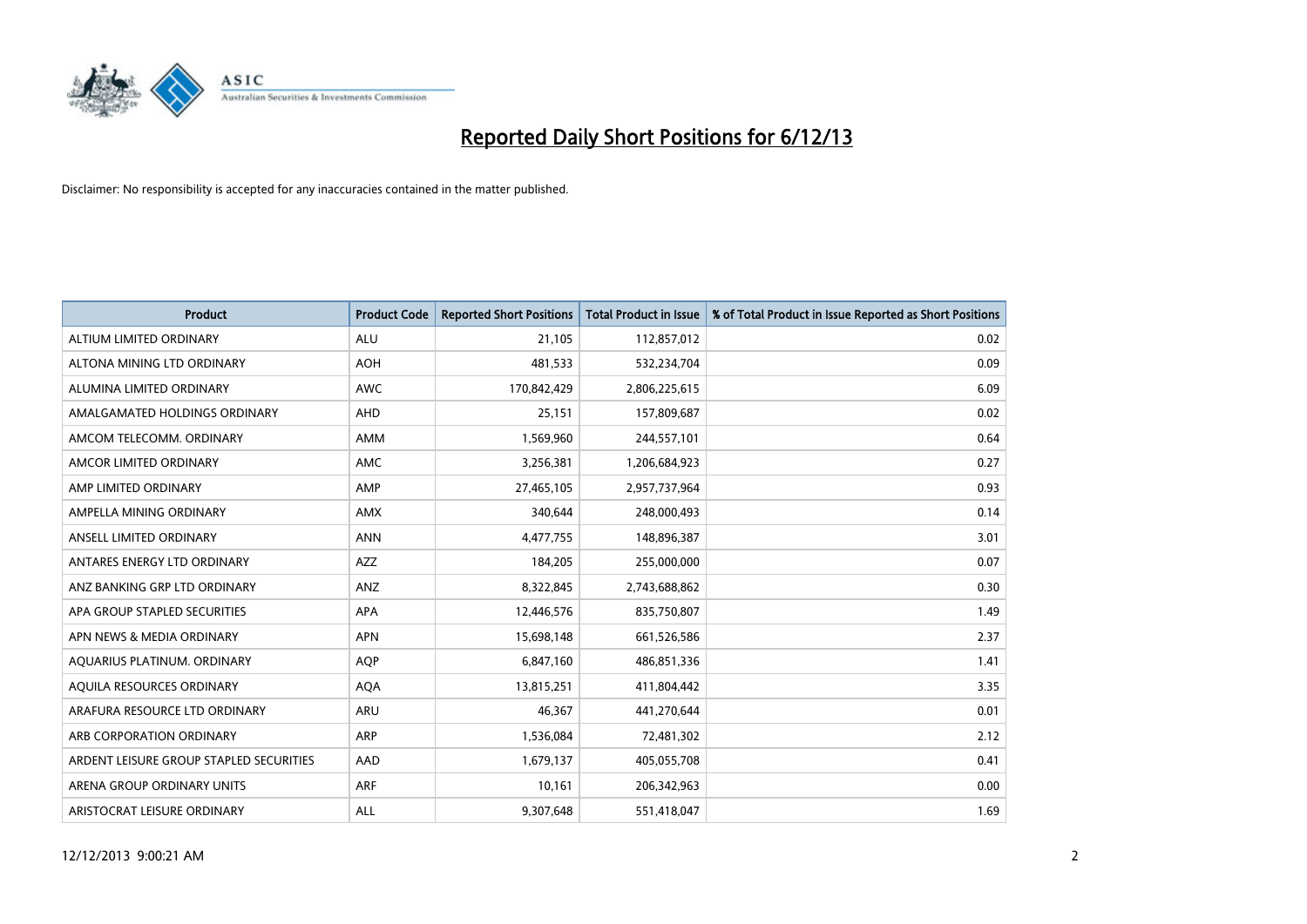

| <b>Product</b>                            | <b>Product Code</b> | <b>Reported Short Positions</b> | <b>Total Product in Issue</b> | % of Total Product in Issue Reported as Short Positions |
|-------------------------------------------|---------------------|---------------------------------|-------------------------------|---------------------------------------------------------|
| ARRIUM LTD ORDINARY                       | ARI                 | 16,257,795                      | 1,361,469,008                 | 1.19                                                    |
| ASCIANO LIMITED ORDINARY                  | <b>AIO</b>          | 8,085,099                       | 975,385,664                   | 0.83                                                    |
| ASG GROUP LIMITED ORDINARY                | <b>ASZ</b>          | 1,236,028                       | 206,720,839                   | 0.60                                                    |
| ASPEN GROUP ORD/UNITS STAPLED             | APZ                 | 79,463                          | 119,946,366                   | 0.07                                                    |
| ASTRO JAP PROP GROUP STAPLED US PROHIBIT. | AJA                 | 29,088                          | 67,211,752                    | 0.04                                                    |
| ASX LIMITED ORDINARY                      | ASX                 | 2,996,148                       | 193,595,162                   | 1.55                                                    |
| ATLANTIC LIMITED ORDINARY                 | ATI                 | 50,000                          | 154,757,339                   | 0.03                                                    |
| ATLAS IRON LIMITED ORDINARY               | <b>AGO</b>          | 70,092,923                      | 915,496,158                   | 7.66                                                    |
| AUCKLAND INTERNATION ORDINARY             | AIA                 | 747                             | 1,322,564,489                 | 0.00                                                    |
| AURIZON HOLDINGS LTD ORDINARY             | AZI                 | 14,490,026                      | 2,137,284,503                 | 0.68                                                    |
| AURORA OIL & GAS ORDINARY                 | <b>AUT</b>          | 7,667,675                       | 448,785,778                   | 1.71                                                    |
| <b>AUSDRILL LIMITED ORDINARY</b>          | ASL                 | 23,785,497                      | 312,277,224                   | 7.62                                                    |
| AUSENCO LIMITED ORDINARY                  | AAX                 | 1,643,163                       | 148,518,105                   | 1.11                                                    |
| <b>AUSTAL LIMITED ORDINARY</b>            | ASB                 | 550,201                         | 346, 379, 377                 | 0.16                                                    |
| AUSTIN ENGINEERING ORDINARY               | ANG                 | 481,248                         | 73,164,403                    | 0.66                                                    |
| AUSTRALAND PROPERTY STAPLED SECURITY      | <b>ALZ</b>          | 2,347,791                       | 578,324,670                   | 0.41                                                    |
| AUSTRALIAN AGRICULT. ORDINARY             | AAC                 | 4,578,868                       | 532,294,404                   | 0.86                                                    |
| AUSTRALIAN EDUCATION UNITS                | <b>AEU</b>          | 5,200                           | 194,690,418                   | 0.00                                                    |
| AUSTRALIAN INFR LTD ORDINARY              | <b>AIX</b>          | 2,291,103                       | 620,733,944                   | 0.37                                                    |
| AUSTRALIAN PHARM. ORDINARY                | API                 | 6,630,048                       | 488,115,883                   | 1.36                                                    |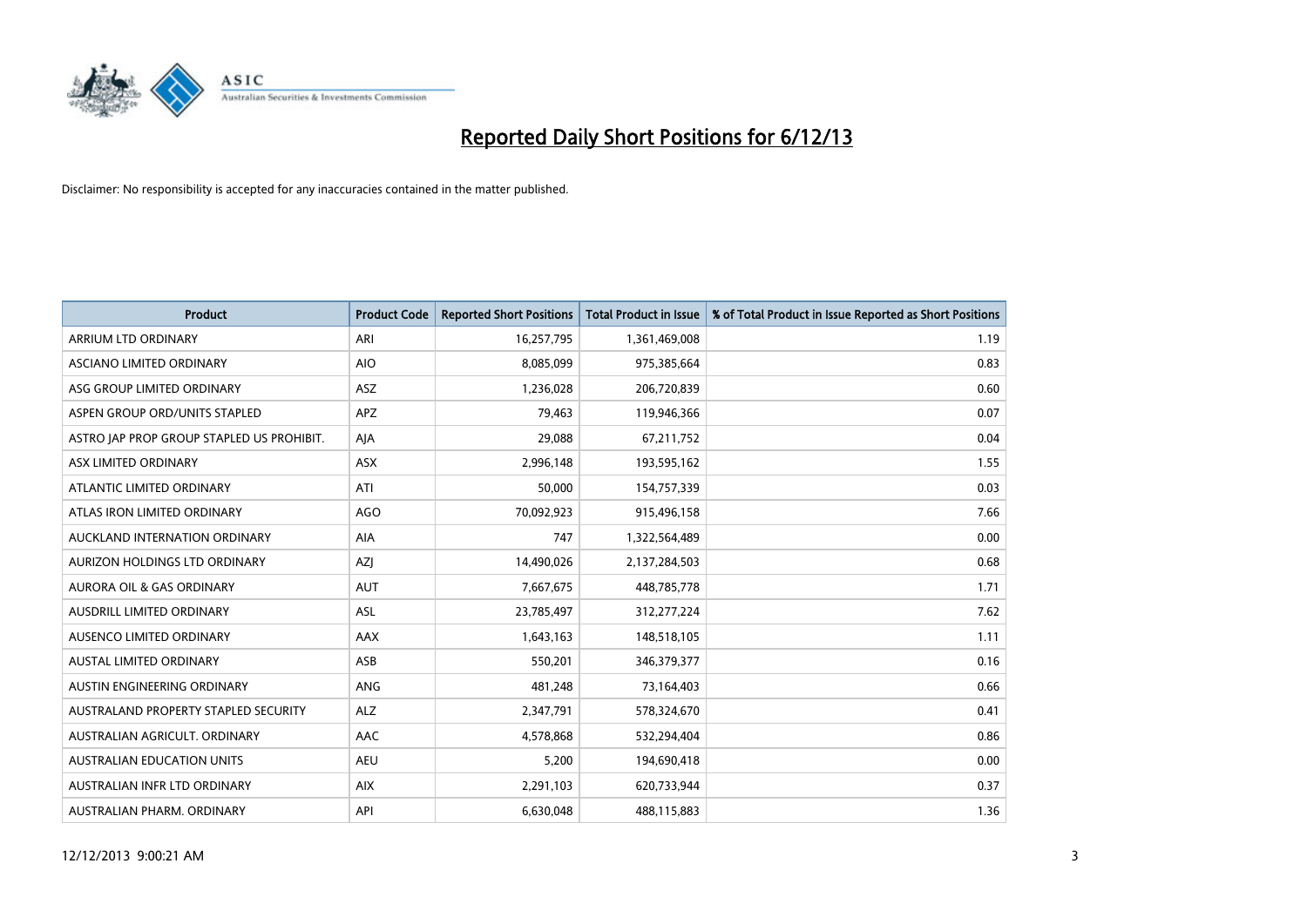

| <b>Product</b>                       | <b>Product Code</b> | <b>Reported Short Positions</b> | <b>Total Product in Issue</b> | % of Total Product in Issue Reported as Short Positions |
|--------------------------------------|---------------------|---------------------------------|-------------------------------|---------------------------------------------------------|
| AUTOMOTIVE HOLDINGS ORDINARY         | AHE                 | 367,963                         | 260,579,682                   | 0.14                                                    |
| AVJENNINGS LIMITED ORDINARY          | <b>AVJ</b>          | 69,999                          | 384,423,851                   | 0.02                                                    |
| AWE LIMITED ORDINARY                 | AWE                 | 981,712                         | 522,116,985                   | 0.19                                                    |
| <b>BANDANNA ENERGY ORDINARY</b>      | <b>BND</b>          | 19,127,465                      | 528,481,199                   | 3.62                                                    |
| BANK OF QUEENSLAND. ORDINARY         | <b>BOO</b>          | 5,038,553                       | 322,566,581                   | 1.56                                                    |
| <b>BASE RES LIMITED ORDINARY</b>     | <b>BSE</b>          | 6,906,894                       | 561,840,029                   | 1.23                                                    |
| BATHURST RES NZ LTD ORDINARY         | <b>BRL</b>          | 19,725,287                      | 821,457,725                   | 2.40                                                    |
| BC IRON LIMITED ORDINARY             | <b>BCI</b>          | 29,919                          | 123,878,630                   | 0.02                                                    |
| BEACH ENERGY LIMITED ORDINARY        | <b>BPT</b>          | 19,495,311                      | 1,277,958,962                 | 1.53                                                    |
| BEADELL RESOURCE LTD ORDINARY        | <b>BDR</b>          | 33,566,577                      | 790,727,280                   | 4.25                                                    |
| BEGA CHEESE LTD ORDINARY             | <b>BGA</b>          | 89,532                          | 151,975,190                   | 0.06                                                    |
| BENDIGO AND ADELAIDE ORDINARY        | <b>BEN</b>          | 11,772,542                      | 409,977,183                   | 2.87                                                    |
| BENTHAM IMF LTD ORDINARY             | <b>IMF</b>          | 6,652,749                       | 155,044,976                   | 4.29                                                    |
| BERKELEY RESOURCES ORDINARY          | <b>BKY</b>          | 99,073                          | 179,393,323                   | 0.06                                                    |
| BETASHARES ASX RES ETF UNITS         | <b>ORE</b>          | 809,000                         | 3,020,814                     | 26.78                                                   |
| <b>BHP BILLITON LIMITED ORDINARY</b> | <b>BHP</b>          | 5,582,084                       | 3,211,691,105                 | 0.17                                                    |
| <b>BILLABONG ORDINARY</b>            | <b>BBG</b>          | 14,567,907                      | 478,944,292                   | 3.04                                                    |
| <b>BIONOMICS LIMITED ORDINARY</b>    | <b>BNO</b>          | 197,819                         | 412,163,567                   | 0.05                                                    |
| BIRIMIAN GOLD LTD ORDINARY           | <b>BGS</b>          | 9,099                           | 724,981,654                   | 0.00                                                    |
| <b>BLACKMORES LIMITED ORDINARY</b>   | <b>BKL</b>          | 18,814                          | 17,046,024                    | 0.11                                                    |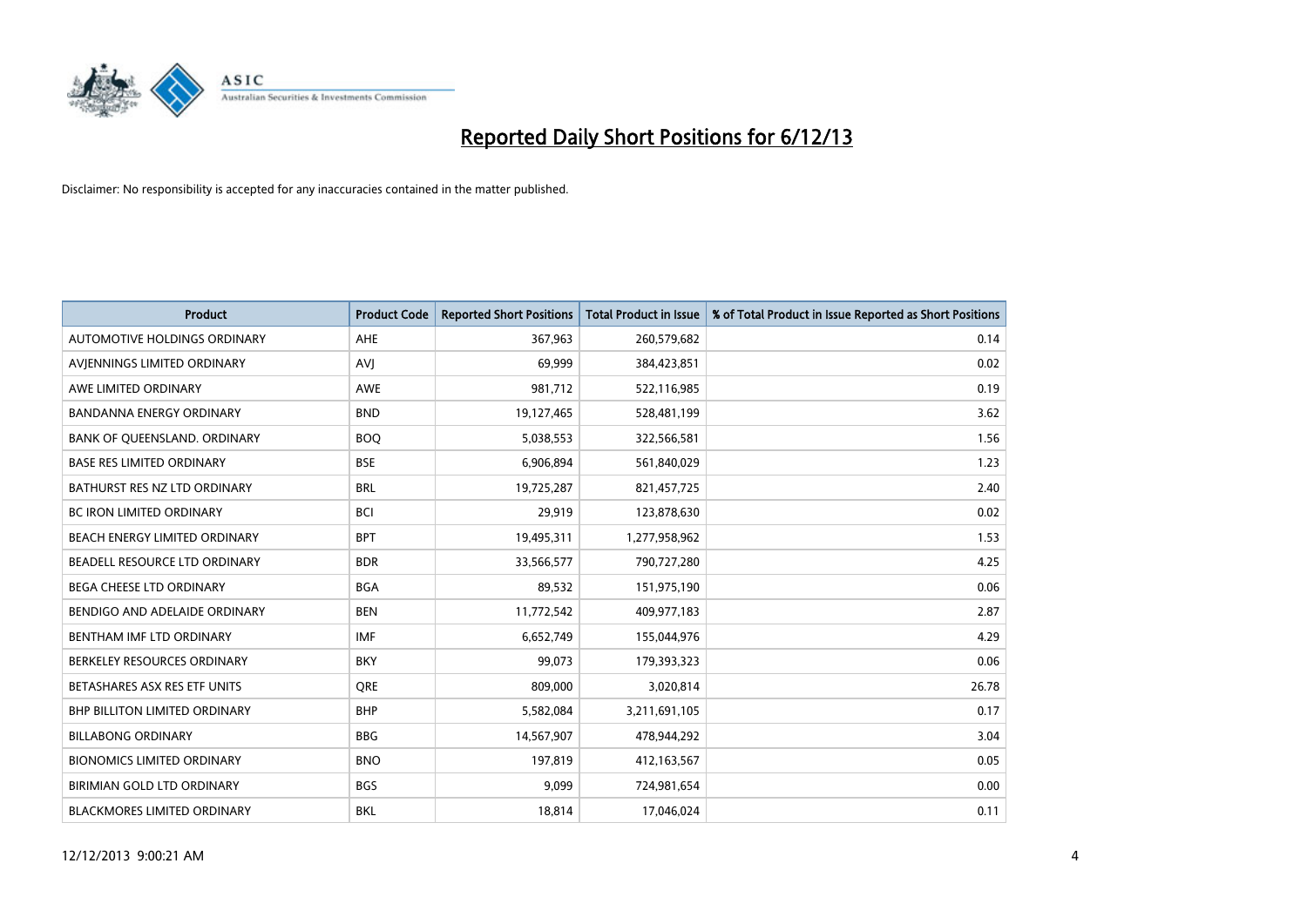

| <b>Product</b>                                | <b>Product Code</b> | <b>Reported Short Positions</b> | <b>Total Product in Issue</b> | % of Total Product in Issue Reported as Short Positions |
|-----------------------------------------------|---------------------|---------------------------------|-------------------------------|---------------------------------------------------------|
| <b>BLACKTHORN RESOURCES ORD US PROHIBITED</b> | <b>BTR</b>          | 879,914                         | 164,285,950                   | 0.54                                                    |
| BLUESCOPE STEEL LTD ORDINARY                  | <b>BSL</b>          | 4,779,715                       | 558,733,728                   | 0.86                                                    |
| <b>BOART LONGYEAR ORDINARY</b>                | <b>BLY</b>          | 36,877,245                      | 461,163,412                   | 8.00                                                    |
| <b>BOOM LOGISTICS ORDINARY</b>                | <b>BOL</b>          | 249,999                         | 474,868,764                   | 0.05                                                    |
| <b>BORAL LIMITED, ORDINARY</b>                | <b>BLD</b>          | 47,146,426                      | 778,739,826                   | 6.05                                                    |
| <b>BRADKEN LIMITED ORDINARY</b>               | <b>BKN</b>          | 18,673,419                      | 169,240,662                   | 11.03                                                   |
| <b>BRAMBLES LIMITED ORDINARY</b>              | <b>BXB</b>          | 1,880,734                       | 1,561,214,271                 | 0.12                                                    |
| <b>BREVILLE GROUP LTD ORDINARY</b>            | <b>BRG</b>          | 2,653,544                       | 130,095,322                   | 2.04                                                    |
| <b>BRICKWORKS LIMITED ORDINARY</b>            | <b>BKW</b>          | 126,619                         | 148,038,996                   | 0.09                                                    |
| BT INVESTMENT MNGMNT ORDINARY                 | <b>BTT</b>          | 1,526                           | 279,182,538                   | 0.00                                                    |
| <b>BUCCANEER ENERGY LTD ORDINARY</b>          | <b>BCC</b>          | 1,864,833                       | 2,398,671,956                 | 0.08                                                    |
| <b>BURU ENERGY ORDINARY</b>                   | <b>BRU</b>          | 13,992,485                      | 298,365,707                   | 4.69                                                    |
| <b>BWP TRUST ORDINARY UNITS</b>               | <b>BWP</b>          | 2,587,397                       | 627,165,919                   | 0.41                                                    |
| <b>CABCHARGE AUSTRALIA ORDINARY</b>           | CAB                 | 16,236,227                      | 120,430,683                   | 13.48                                                   |
| CALTEX AUSTRALIA ORDINARY                     | <b>CTX</b>          | 1,763,842                       | 270,000,000                   | 0.65                                                    |
| CAPE LAMBERT RES LTD ORDINARY                 | <b>CFE</b>          | 19,764                          | 669,241,942                   | 0.00                                                    |
| CARABELLA RES LTD ORDINARY                    | <b>CLR</b>          | 100,000                         | 158,236,547                   | 0.06                                                    |
| <b>CARBON ENERGY ORDINARY</b>                 | <b>CNX</b>          | 6,799                           | 1,150,931,288                 | 0.00                                                    |
| <b>CARDNO LIMITED ORDINARY</b>                | CDD                 | 6,618,263                       | 146, 107, 042                 | 4.53                                                    |
| <b>CARINDALE PROPERTY UNIT</b>                | <b>CDP</b>          |                                 | 70,000,000                    | 0.00                                                    |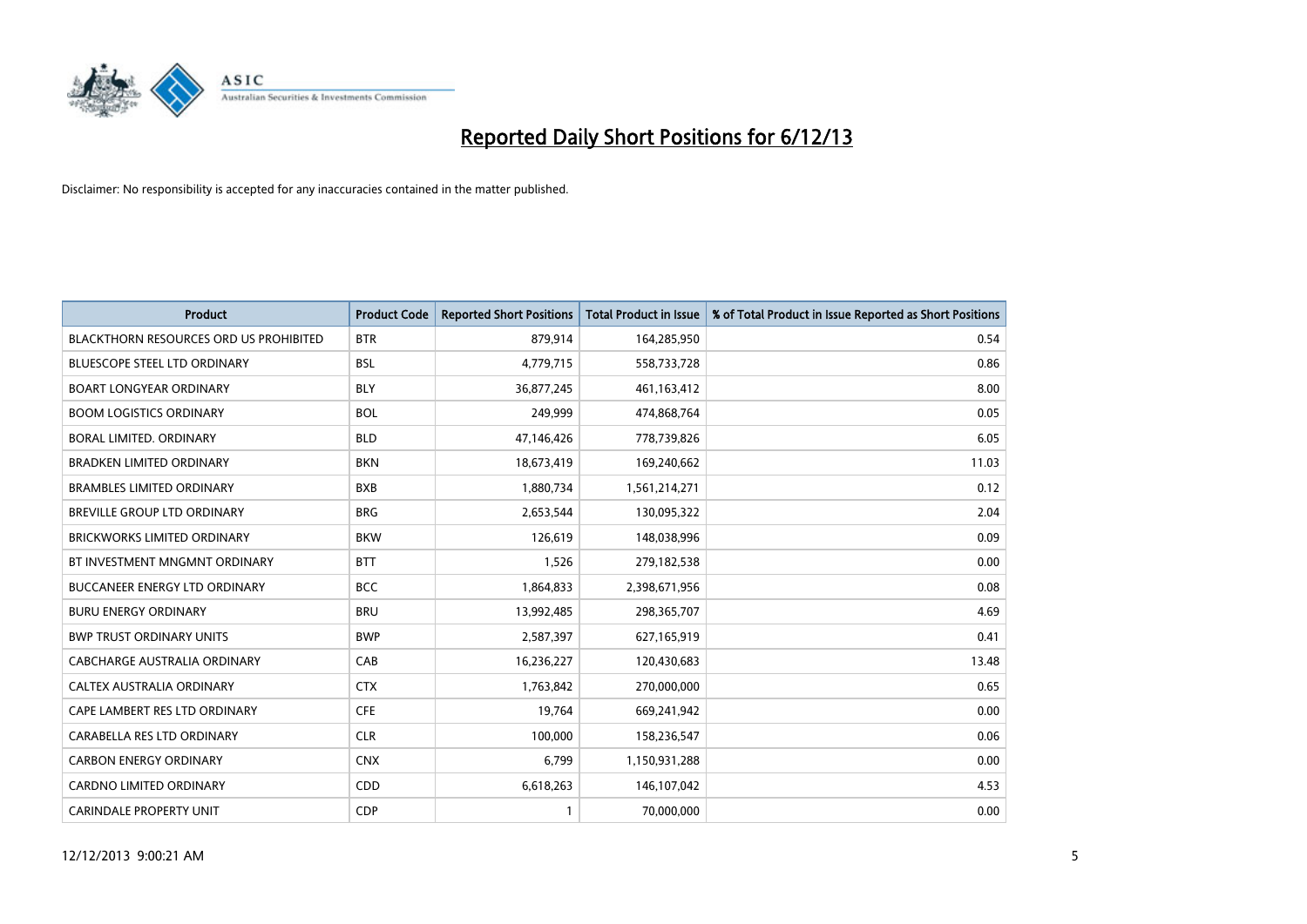

| <b>Product</b>                          | <b>Product Code</b> | <b>Reported Short Positions</b> | <b>Total Product in Issue</b> | % of Total Product in Issue Reported as Short Positions |
|-----------------------------------------|---------------------|---------------------------------|-------------------------------|---------------------------------------------------------|
| CARNARVON PETROLEUM ORDINARY            | <b>CVN</b>          | 28,641                          | 937,796,875                   | 0.00                                                    |
| CARSALES.COM LTD ORDINARY               | <b>CRZ</b>          | 4,571,043                       | 237,763,965                   | 1.92                                                    |
| <b>CASH CONVERTERS ORDINARY</b>         | CCV                 | 6,967,635                       | 426,302,767                   | 1.63                                                    |
| CEDAR WOODS PROP. ORDINARY              | <b>CWP</b>          | 17,228                          | 73,732,683                    | 0.02                                                    |
| CENTRAL PETROLEUM ORDINARY              | <b>CTP</b>          | 445,941                         | 309,218,273                   | 0.14                                                    |
| <b>CERAMIC FUEL CELLS ORDINARY</b>      | <b>CFU</b>          | 991,102                         | 1,601,287,414                 | 0.06                                                    |
| CFS RETAIL TRUST GRP STAPLED SECURITIES | <b>CFX</b>          | 105,351,137                     | 2,858,286,690                 | 3.69                                                    |
| CHALLENGER DIV.PRO. STAPLED UNITS       | <b>CDI</b>          | 117,929                         | 214,101,013                   | 0.06                                                    |
| <b>CHALLENGER LIMITED ORDINARY</b>      | <b>CGF</b>          | 521,015                         | 530,862,585                   | 0.10                                                    |
| CHARTER HALL GROUP STAPLED US PROHIBIT. | <b>CHC</b>          | 227,240                         | 309,118,171                   | 0.07                                                    |
| <b>CHARTER HALL RETAIL UNITS</b>        | <b>CQR</b>          | 10,508,863                      | 362,896,512                   | 2.90                                                    |
| <b>CHORUS LIMITED ORDINARY</b>          | <b>CNU</b>          | 2,959,176                       | 396,369,767                   | 0.75                                                    |
| CITIGOLD CORP LTD ORDINARY              | <b>CTO</b>          | 153,427                         | 1,352,907,765                 | 0.01                                                    |
| <b>CLOUGH LIMITED ORDINARY</b>          | <b>CLO</b>          | 14,827                          | 777,630,554                   | 0.00                                                    |
| COAL OF AFRICA LTD ORDINARY             | <b>CZA</b>          | 426                             | 1,048,368,613                 | 0.00                                                    |
| COALSPUR MINES LTD ORDINARY             | <b>CPL</b>          | 7,568,689                       | 641,394,435                   | 1.18                                                    |
| COCA-COLA AMATIL ORDINARY               | <b>CCL</b>          | 16,960,913                      | 763,590,249                   | 2.22                                                    |
| COCHLEAR LIMITED ORDINARY               | <b>COH</b>          | 8,772,623                       | 57,062,020                    | 15.37                                                   |
| <b>COCKATOO COAL ORDINARY</b>           | <b>COK</b>          | 16,009,225                      | 886,294,158                   | 1.81                                                    |
| CODAN LIMITED ORDINARY                  | <b>CDA</b>          | 780,248                         | 176,969,924                   | 0.44                                                    |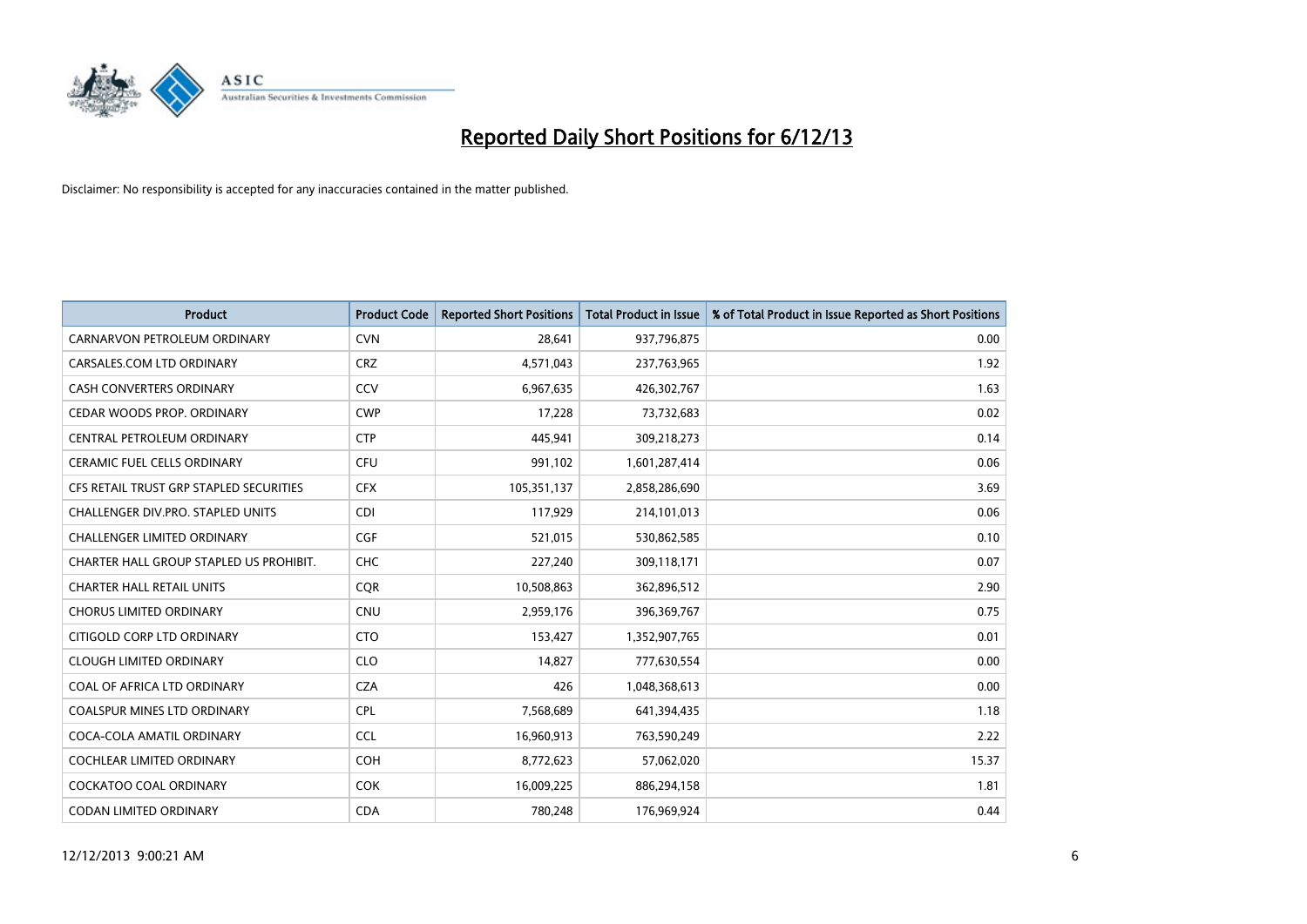

| <b>Product</b>                          | <b>Product Code</b> | <b>Reported Short Positions</b> | <b>Total Product in Issue</b> | % of Total Product in Issue Reported as Short Positions |
|-----------------------------------------|---------------------|---------------------------------|-------------------------------|---------------------------------------------------------|
| <b>COFFEY INTERNATIONAL ORDINARY</b>    | <b>COF</b>          | 18,921                          | 255,833,165                   | 0.01                                                    |
| COKAL LTD ORDINARY                      | <b>CKA</b>          | 103,470                         | 471,103,926                   | 0.02                                                    |
| <b>COLLECTION HOUSE ORDINARY</b>        | <b>CLH</b>          | 1,628,810                       | 128,969,148                   | 1.26                                                    |
| <b>COLLINS FOODS LTD ORDINARY</b>       | <b>CKF</b>          | 9,991                           | 93,000,003                    | 0.01                                                    |
| COMMONWEALTH BANK, ORDINARY             | <b>CBA</b>          | 6,042,804                       | 1,611,928,836                 | 0.37                                                    |
| <b>COMMONWEALTH PROP ORDINARY UNITS</b> | <b>CPA</b>          | 16,427,624                      | 2,347,003,413                 | 0.70                                                    |
| <b>COMPASS RESOURCES ORDINARY</b>       | <b>CMR</b>          | 7,472                           | 1,403,744,100                 | 0.00                                                    |
| <b>COMPUTERSHARE LTD ORDINARY</b>       | <b>CPU</b>          | 11,080,562                      | 556,203,079                   | 1.99                                                    |
| <b>COOPER ENERGY LTD ORDINARY</b>       | <b>COE</b>          | 448,047                         | 329,235,509                   | 0.14                                                    |
| CORP TRAVEL LIMITED ORDINARY            | <b>CTD</b>          | 368,937                         | 78,246,245                    | 0.47                                                    |
| CORP TRAVEL LIMITED RIGHTS 09-JAN-14    | <b>CTDR</b>         | 3,391                           | 11,592,036                    | 0.03                                                    |
| <b>CREDIT CORP GROUP ORDINARY</b>       | <b>CCP</b>          | 28,056                          | 46,131,882                    | 0.06                                                    |
| <b>CROMWELL PROP STAPLED SECURITIES</b> | <b>CMW</b>          | 16,093,139                      | 1,721,483,143                 | 0.93                                                    |
| <b>CROWE HORWATH AUS ORDINARY</b>       | <b>CRH</b>          | 761,028                         | 273,005,429                   | 0.28                                                    |
| <b>CROWN RESORTS LTD ORDINARY</b>       | <b>CWN</b>          | 848,412                         | 728,394,185                   | 0.12                                                    |
| <b>CSG LIMITED ORDINARY</b>             | CSV                 | 53,046                          | 278,973,075                   | 0.02                                                    |
| <b>CSL LIMITED ORDINARY</b>             | <b>CSL</b>          | 807,447                         | 486,860,673                   | 0.17                                                    |
| <b>CSR LIMITED ORDINARY</b>             | <b>CSR</b>          | 29,473,382                      | 506,000,315                   | 5.82                                                    |
| <b>CUDECO LIMITED ORDINARY</b>          | CDU                 | 9,627,204                       | 205,017,174                   | 4.70                                                    |
| DART ENERGY LTD ORDINARY                | <b>DTE</b>          | 6,128,149                       | 1,108,251,519                 | 0.55                                                    |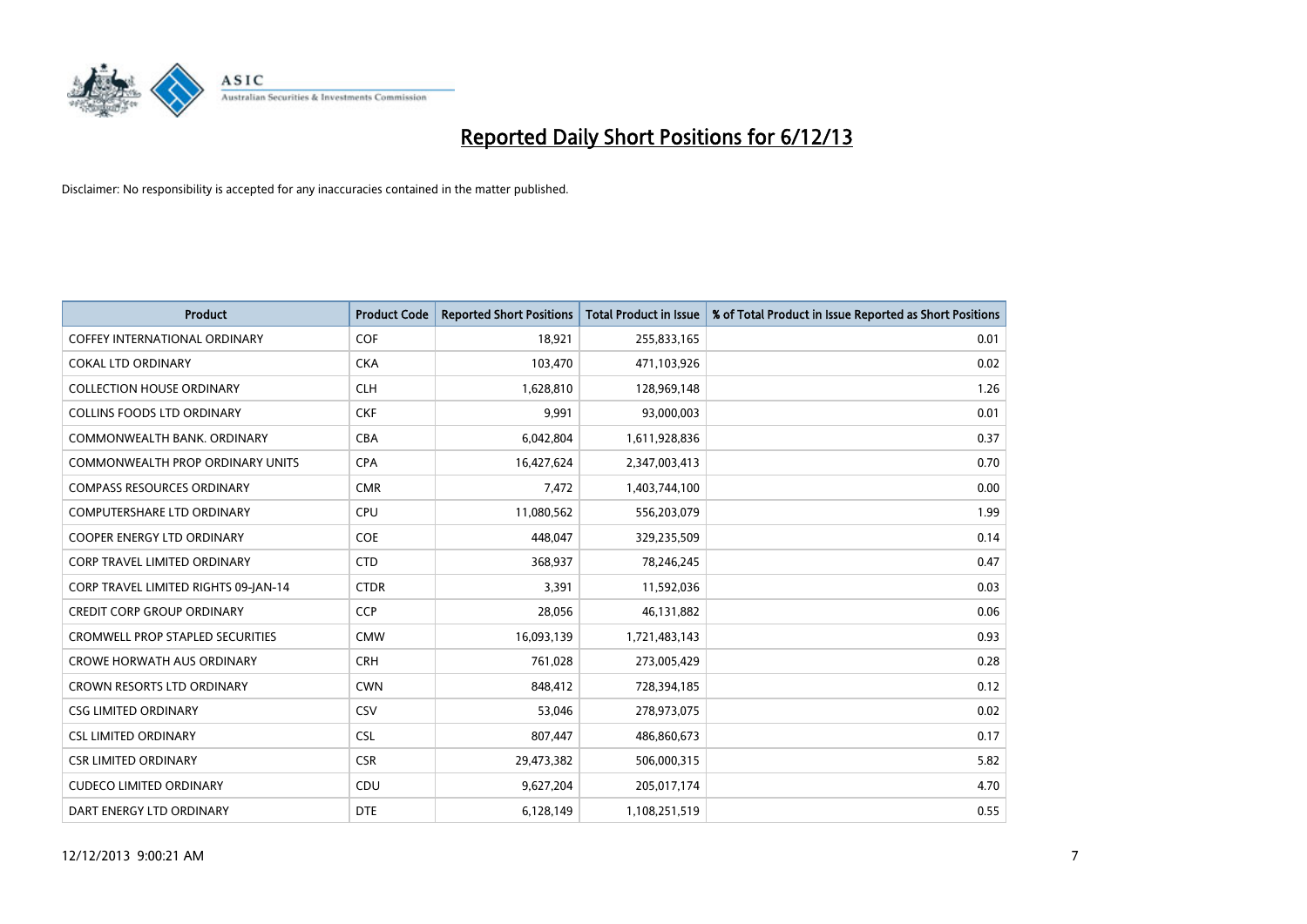

| <b>Product</b>                     | <b>Product Code</b> | <b>Reported Short Positions</b> | <b>Total Product in Issue</b> | % of Total Product in Issue Reported as Short Positions |
|------------------------------------|---------------------|---------------------------------|-------------------------------|---------------------------------------------------------|
| DATA#3 LIMITED ORDINARY            | <b>DTL</b>          | 654,210                         | 153,974,950                   | 0.42                                                    |
| DAVID JONES LIMITED ORDINARY       | <b>DJS</b>          | 44,932,369                      | 537,137,845                   | 8.37                                                    |
| DECMIL GROUP LIMITED ORDINARY      | <b>DCG</b>          | 3,168,877                       | 168,657,794                   | 1.88                                                    |
| DEEP YELLOW LIMITED ORDINARY       | <b>DYL</b>          | 100,002                         | 1,612,407,567                 | 0.01                                                    |
| DEVINE LIMITED ORDINARY            | <b>DVN</b>          | 62,910                          | 158,730,556                   | 0.04                                                    |
| DEXUS PROPERTY GROUP STAPLED UNITS | <b>DXS</b>          | 20,967,631                      | 4,628,228,426                 | 0.45                                                    |
| DICK SMITH HLDGS ORDINARY          | <b>DSH</b>          | 992.042                         | 236,511,364                   | 0.42                                                    |
| DISCOVERY METALS LTD ORDINARY      | <b>DML</b>          | 9,772,441                       | 560,034,418                   | 1.74                                                    |
| DOMINO PIZZA ENTERPR ORDINARY      | <b>DMP</b>          | 1,172,570                       | 85,915,713                    | 1.36                                                    |
| DONACO INTERNATIONAL ORDINARY      | <b>DNA</b>          | 70,000                          | 401,031,146                   | 0.02                                                    |
| DORAY MINERALS LTD ORDINARY        | <b>DRM</b>          | 28,921                          | 141,866,768                   | 0.02                                                    |
| DOWNER EDI LIMITED ORDINARY        | <b>DOW</b>          | 12,311,340                      | 434,734,970                   | 2.83                                                    |
| DRAGON MINING LTD ORDINARY         | <b>DRA</b>          | 50,000                          | 88,840,613                    | 0.06                                                    |
| DRILLSEARCH ENERGY ORDINARY        | <b>DLS</b>          | 10,510,236                      | 432,465,895                   | 2.43                                                    |
| DUET GROUP STAPLED US PROHIBIT.    | <b>DUE</b>          | 12,800,458                      | 1,237,195,531                 | 1.03                                                    |
| DULUXGROUP LIMITED ORDINARY        | <b>DLX</b>          | 390,827                         | 377,019,430                   | 0.10                                                    |
| <b>DWS LTD ORDINARY</b>            | <b>DWS</b>          | 635,795                         | 132,362,763                   | 0.48                                                    |
| ECHO ENTERTAINMENT ORDINARY        | <b>EGP</b>          | 19,690,647                      | 825,672,730                   | 2.38                                                    |
| ELDERS LIMITED ORDINARY            | <b>ELD</b>          | 19,886,311                      | 455,013,329                   | 4.37                                                    |
| ELEMENTAL MINERALS ORDINARY        | <b>ELM</b>          | 176,299                         | 303,263,391                   | 0.06                                                    |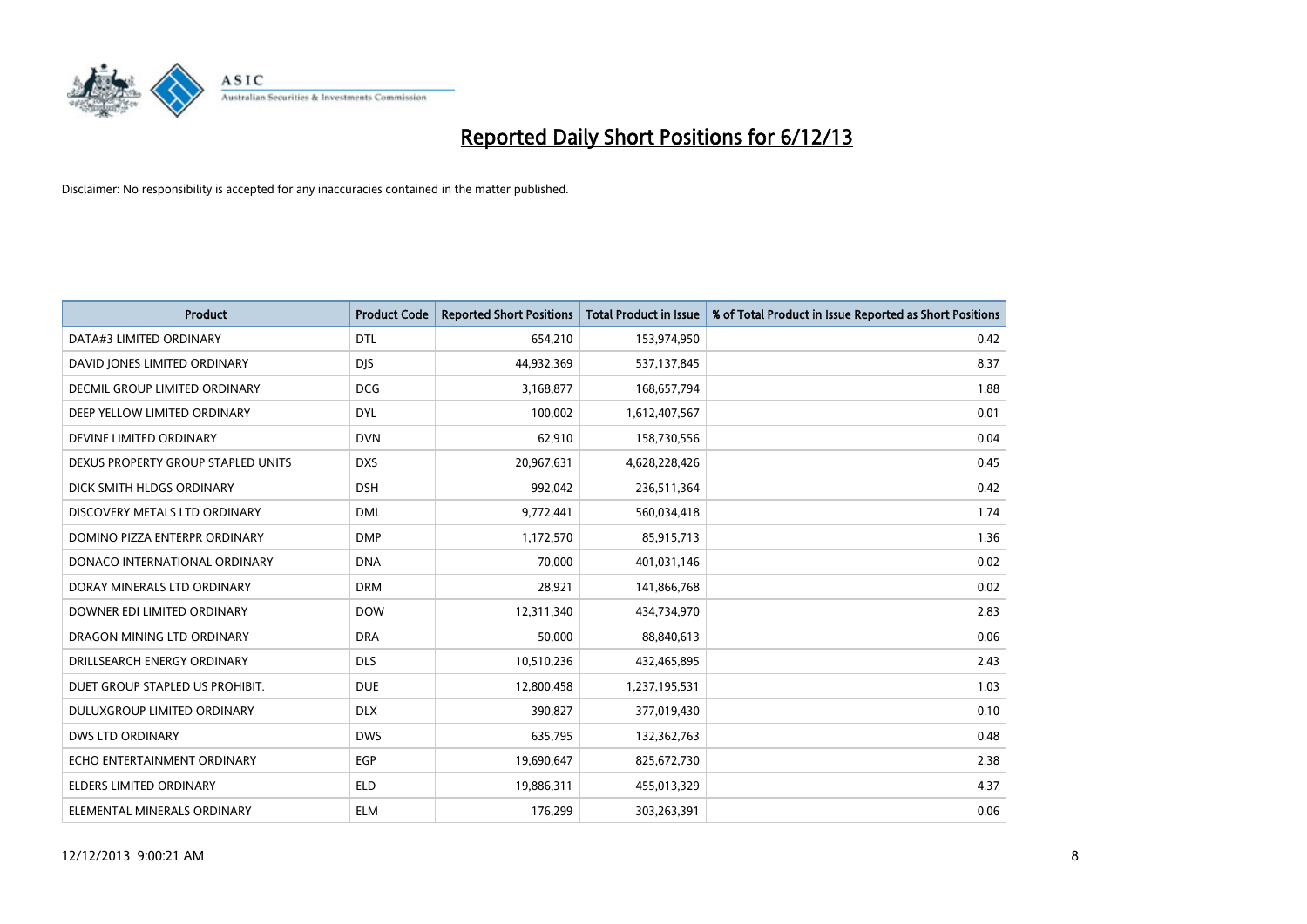

| <b>Product</b>                         | <b>Product Code</b> | <b>Reported Short Positions</b> | <b>Total Product in Issue</b> | % of Total Product in Issue Reported as Short Positions |
|----------------------------------------|---------------------|---------------------------------|-------------------------------|---------------------------------------------------------|
| <b>EMECO HOLDINGS ORDINARY</b>         | <b>EHL</b>          | 9,601,805                       | 599,675,707                   | 1.60                                                    |
| <b>ENDEAVOUR MIN CORP CDI 1:1</b>      | <b>EVR</b>          | 372,183                         | 83,273,218                    | 0.45                                                    |
| <b>ENERGY RESOURCES ORDINARY 'A'</b>   | <b>ERA</b>          | 11,056,240                      | 517,725,062                   | 2.14                                                    |
| ENERGY WORLD CORPOR. ORDINARY          | <b>EWC</b>          | 48,064,642                      | 1,734,166,672                 | 2.77                                                    |
| <b>ENVESTRA LIMITED ORDINARY</b>       | <b>ENV</b>          | 3,925,961                       | 1,796,808,474                 | 0.22                                                    |
| EQUATORIAL RES LTD ORDINARY            | EQX                 | 8                               | 122,035,353                   | 0.00                                                    |
| ERM POWER LIMITED ORDINARY             | <b>EPW</b>          | 4,298                           | 238,714,606                   | 0.00                                                    |
| ESERVGLOBAL LIMITED ORDINARY           | ESV                 | 7,845,867                       | 249,045,997                   | 3.15                                                    |
| ETHANE PIPELINE STAPLED SECURITIES     | <b>EPX</b>          | 2,388                           | 69,302,275                    | 0.00                                                    |
| EVOLUTION MINING LTD ORDINARY          | <b>EVN</b>          | 21,103,688                      | 708,652,367                   | 2.98                                                    |
| FAIRFAX MEDIA LTD ORDINARY             | <b>FXI</b>          | 260,661,111                     | 2,351,955,725                 | 11.08                                                   |
| <b>FANTASTIC HOLDINGS ORDINARY</b>     | FAN                 | 24,118                          | 103,068,398                   | 0.02                                                    |
| FAR LTD ORDINARY                       | <b>FAR</b>          | 24,205,420                      | 2,499,846,742                 | 0.97                                                    |
| FEDERATION CNTRES ORD/UNIT STAPLED SEC | <b>FDC</b>          | 3,110,701                       | 1,427,641,565                 | 0.22                                                    |
| FINBAR GROUP LIMITED ORDINARY          | FRI                 | 6,224                           | 220,847,184                   | 0.00                                                    |
| FISHER & PAYKEL H. ORDINARY            | <b>FPH</b>          | 1,749,880                       | 546,932,370                   | 0.32                                                    |
| FKP PROPERTY GROUP STAPLED SECURITIES  | <b>FKP</b>          | 14,747,509                      | 421,673,507                   | 3.50                                                    |
| FLEETWOOD CORP ORDINARY                | <b>FWD</b>          | 2,225,907                       | 60,522,619                    | 3.68                                                    |
| FLETCHER BUILDING ORDINARY             | <b>FBU</b>          | 1,097,794                       | 687,854,788                   | 0.16                                                    |
| FLEXIGROUP LIMITED ORDINARY            | FXL                 | 314,080                         | 304,096,060                   | 0.10                                                    |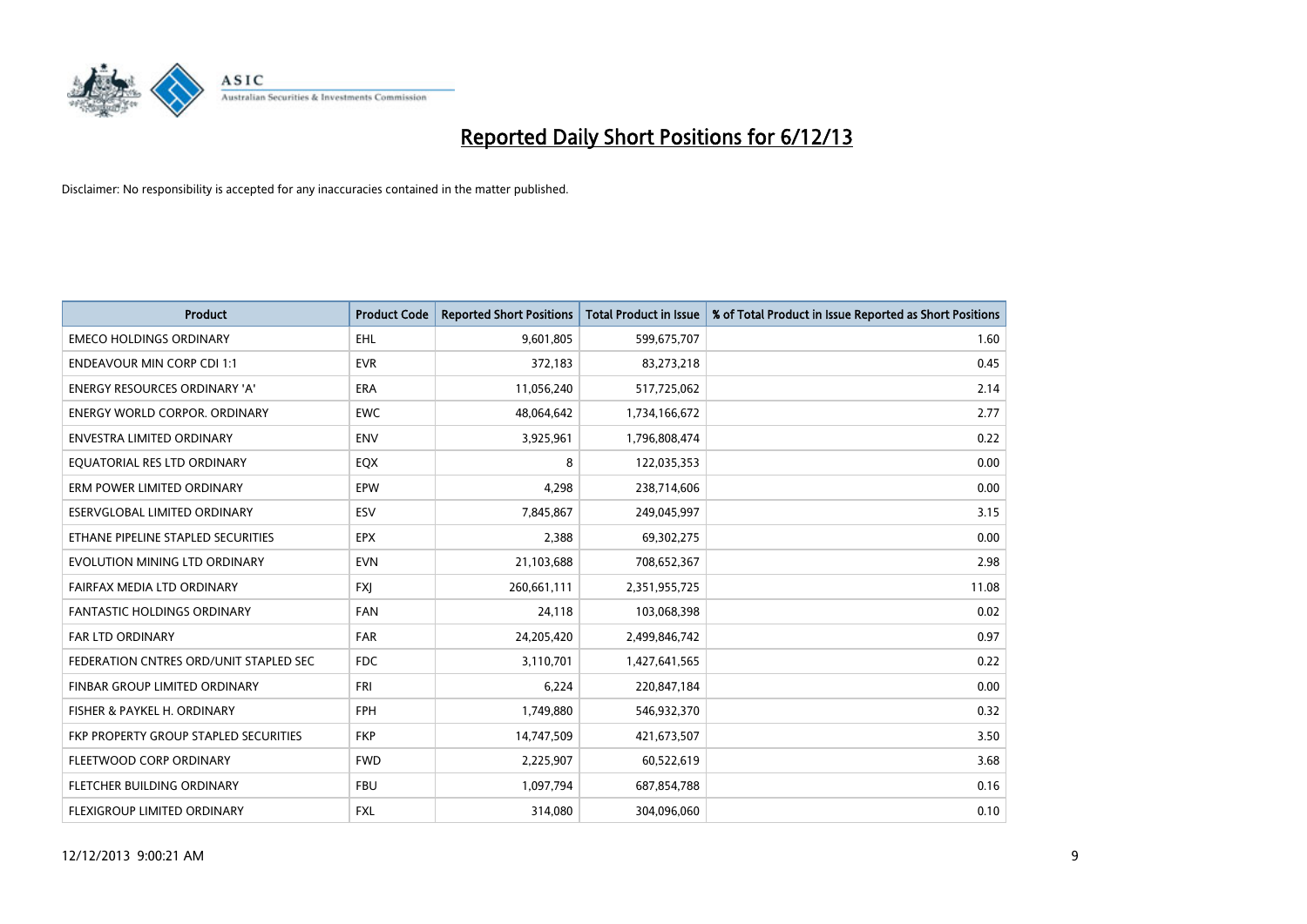

| <b>Product</b>                            | <b>Product Code</b> | <b>Reported Short Positions</b> | <b>Total Product in Issue</b> | % of Total Product in Issue Reported as Short Positions |
|-------------------------------------------|---------------------|---------------------------------|-------------------------------|---------------------------------------------------------|
| FLIGHT CENTRE TRAVEL ORDINARY             | <b>FLT</b>          | 4,420,263                       | 100,534,001                   | 4.40                                                    |
| <b>FLINDERS MINES LTD ORDINARY</b>        | <b>FMS</b>          | 2,913,441                       | 1,824,843,676                 | 0.16                                                    |
| FOCUS MINERALS LTD ORDINARY               | <b>FML</b>          | 27,181,611                      | 9,137,375,877                 | 0.30                                                    |
| FONTERRA SHARE FUND ORDINARY UNITS        | <b>FSF</b>          | 319                             | 108,070,751                   | 0.00                                                    |
| <b>FORGE GROUP LIMITED ORDINARY</b>       | FGE                 | 214,264                         | 86,169,014                    | 0.25                                                    |
| FORTESCUE METALS GRP ORDINARY             | <b>FMG</b>          | 141,774,060                     | 3,113,798,151                 | 4.55                                                    |
| <b>G.U.D. HOLDINGS ORDINARY</b>           | GUD                 | 5,913,904                       | 71,341,319                    | 8.29                                                    |
| <b>G8 EDUCATION LIMITED ORDINARY</b>      | <b>GEM</b>          | 1,358,542                       | 300,302,719                   | 0.45                                                    |
| <b>GALAXY RESOURCES ORDINARY</b>          | GXY                 | 617,038                         | 1,020,525,434                 | 0.06                                                    |
| <b>GBST HOLDINGS., ORDINARY</b>           | <b>GBT</b>          | 2,212                           | 66,561,725                    | 0.00                                                    |
| <b>GENETIC TECHNOLOGIES ORDINARY</b>      | <b>GTG</b>          | 183,000                         | 572,694,121                   | 0.03                                                    |
| <b>GEODYNAMICS LIMITED ORDINARY</b>       | GDY                 | 850                             | 406,452,608                   | 0.00                                                    |
| GI DYNAMICS, INC CDI US PROHIBITED        | GID                 | 1,360,530                       | 393,043,620                   | 0.35                                                    |
| <b>GINDALBIE METALS LTD ORDINARY</b>      | GBG                 | 44,495,173                      | 1,493,498,390                 | 2.98                                                    |
| <b>GOODMAN FIELDER, ORDINARY</b>          | <b>GFF</b>          | 34,753,851                      | 1,955,559,207                 | 1.78                                                    |
| <b>GOODMAN GROUP STAPLED</b>              | <b>GMG</b>          | 2,052,562                       | 1,718,742,809                 | 0.12                                                    |
| <b>GPT GROUP STAPLED SEC.</b>             | GPT                 | 7,188,210                       | 1,694,888,638                 | 0.42                                                    |
| <b>GRAINCORP LIMITED A CLASS ORDINARY</b> | <b>GNC</b>          | 82,785                          | 228,855,628                   | 0.04                                                    |
| <b>GRANGE RESOURCES, ORDINARY</b>         | <b>GRR</b>          | 5,460,286                       | 1,156,492,195                 | 0.47                                                    |
| <b>GREENCROSS LIMITED ORDINARY</b>        | <b>GXL</b>          | 14,611                          | 37,682,334                    | 0.04                                                    |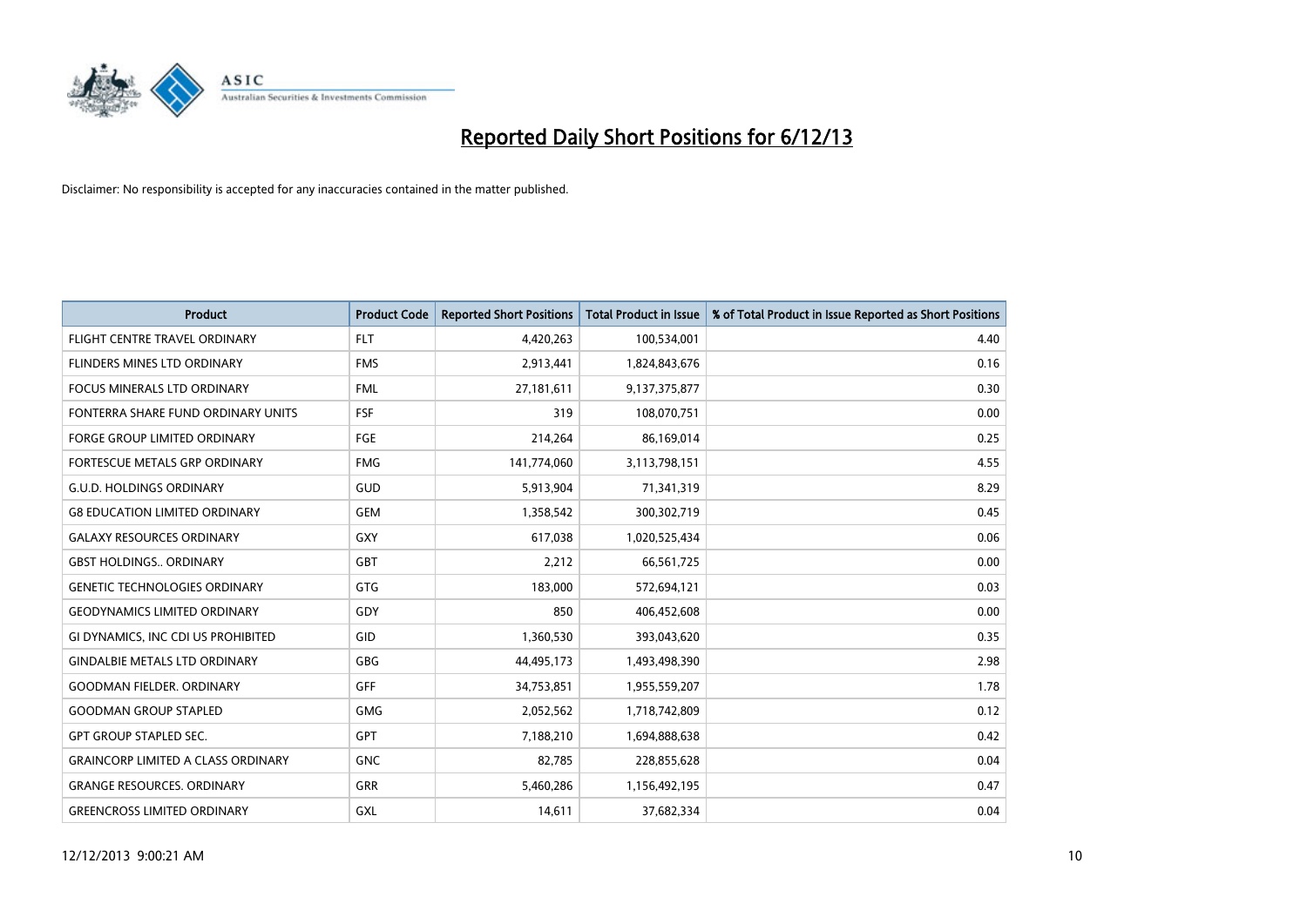

| <b>Product</b>                                   | <b>Product Code</b> | <b>Reported Short Positions</b> | <b>Total Product in Issue</b> | % of Total Product in Issue Reported as Short Positions |
|--------------------------------------------------|---------------------|---------------------------------|-------------------------------|---------------------------------------------------------|
| <b>GREENLAND MIN EN LTD ORDINARY</b>             | GGG                 | 7,379,989                       | 574,572,911                   | 1.28                                                    |
| <b>GROWTHPOINT PROPERTY ORD/UNIT STAPLED SEC</b> | GOZ                 | 296,257                         | 414,410,218                   | 0.07                                                    |
| <b>GROWTHPOINT PROPERTY STAPLED DEFERRED</b>     | GOZN                | 103,448                         | 40,800,000                    | 0.25                                                    |
| <b>GRYPHON MINERALS LTD ORDINARY</b>             | GRY                 | 6,235,977                       | 400,797,615                   | 1.56                                                    |
| <b>GUILDFORD COAL LTD ORDINARY</b>               | <b>GUF</b>          | 562,776                         | 635,046,899                   | 0.09                                                    |
| <b>GWA GROUP LTD ORDINARY</b>                    | <b>GWA</b>          | 12,834,177                      | 306,533,770                   | 4.19                                                    |
| <b>HARVEY NORMAN ORDINARY</b>                    | <b>HVN</b>          | 65,173,282                      | 1,062,316,784                 | 6.14                                                    |
| <b>HENDERSON GROUP CDI 1:1</b>                   | <b>HGG</b>          | 540,000                         | 730,596,390                   | 0.07                                                    |
| HEA HOLDINGS LIMITED ORDINARY                    | <b>HFA</b>          | 3,863                           | 118,738,157                   | 0.00                                                    |
| <b>HIGHLANDS PACIFIC ORDINARY</b>                | <b>HIG</b>          | 500,001                         | 853,777,764                   | 0.06                                                    |
| HILLGROVE RES LTD ORDINARY                       | <b>HGO</b>          | 5,910,143                       | 1,178,589,221                 | 0.50                                                    |
| <b>HILLS LTD ORDINARY</b>                        | HIL                 | 506,201                         | 239,375,808                   | 0.21                                                    |
| HORIZON OIL LIMITED ORDINARY                     | <b>HZN</b>          | 78,851,147                      | 1,301,147,932                 | 6.06                                                    |
| HOT CHILI LTD ORDINARY                           | <b>HCH</b>          | 10.000                          | 347,732,196                   | 0.00                                                    |
| ICON ENERGY LIMITED ORDINARY                     | <b>ICN</b>          | 92,926                          | 615,774,351                   | 0.02                                                    |
| <b>IINET LIMITED ORDINARY</b>                    | <b>IIN</b>          | 304,637                         | 161,238,847                   | 0.19                                                    |
| <b>ILUKA RESOURCES ORDINARY</b>                  | <b>ILU</b>          | 38,763,073                      | 418,700,517                   | 9.26                                                    |
| <b>IMDEX LIMITED ORDINARY</b>                    | <b>IMD</b>          | 3,933,182                       | 210,473,188                   | 1.87                                                    |
| <b>INCITEC PIVOT ORDINARY</b>                    | IPL                 | 25,743,658                      | 1,628,730,107                 | 1.58                                                    |
| INDEPENDENCE GROUP ORDINARY                      | <b>IGO</b>          | 3,166,650                       | 233,323,905                   | 1.36                                                    |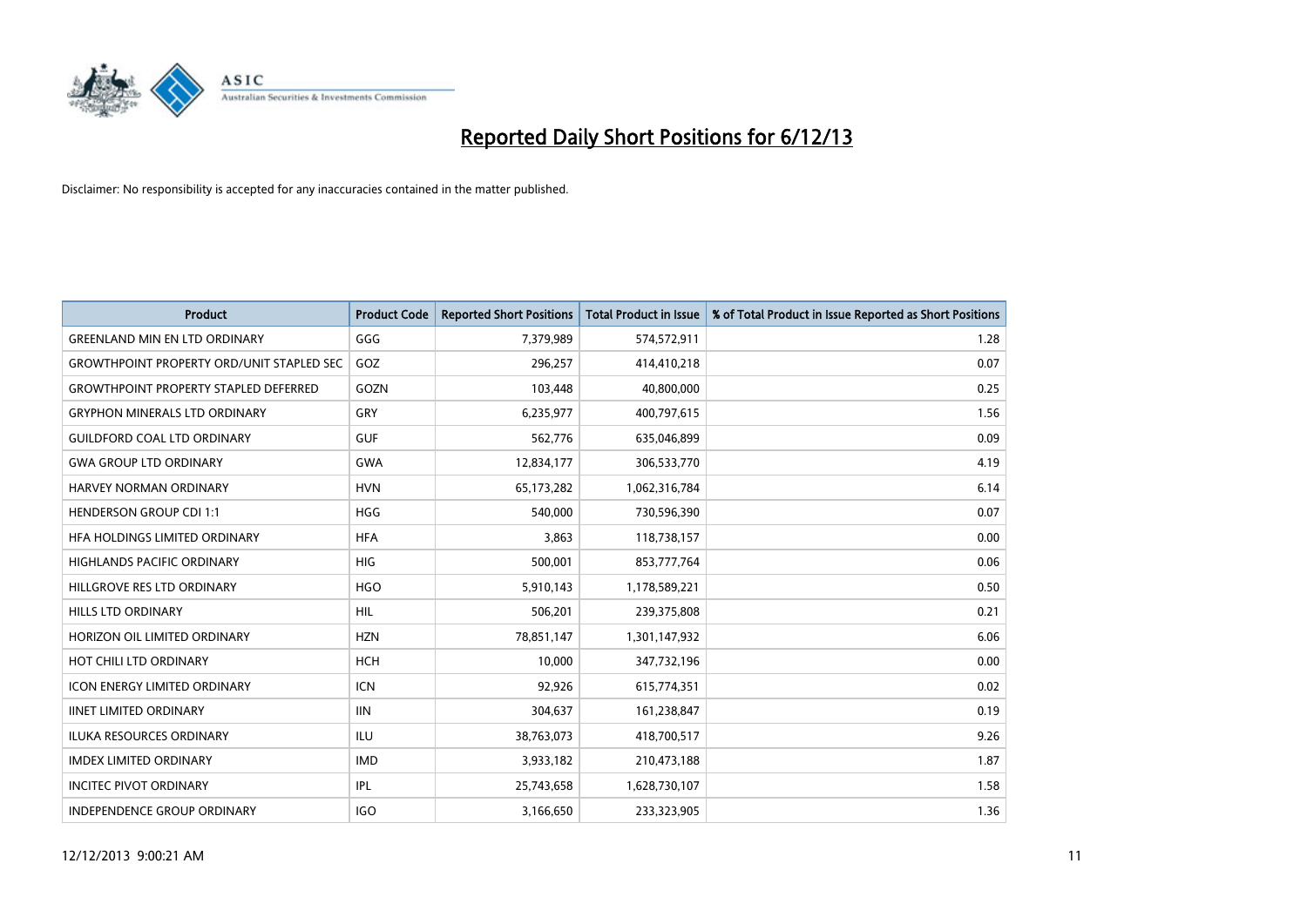

| <b>Product</b>                                | <b>Product Code</b> | <b>Reported Short Positions</b> | <b>Total Product in Issue</b> | % of Total Product in Issue Reported as Short Positions |
|-----------------------------------------------|---------------------|---------------------------------|-------------------------------|---------------------------------------------------------|
| <b>INDOPHIL RESOURCES ORDINARY</b>            | <b>IRN</b>          | 1,620,627                       | 1,203,146,194                 | 0.13                                                    |
| <b>INDUSTRIA REIT STAPLED</b>                 | <b>IDR</b>          | 85,045                          | 125,000,000                   | 0.07                                                    |
| <b>INFIGEN ENERGY STAPLED SECURITIES</b>      | <b>IFN</b>          | 3,711,794                       | 764,993,434                   | 0.49                                                    |
| <b>INFOMEDIA LTD ORDINARY</b>                 | <b>IFM</b>          | 380,291                         | 304,953,155                   | 0.12                                                    |
| <b>INGENIA GROUP STAPLED SECURITIES</b>       | <b>INA</b>          | 20,584                          | 676,240,232                   | 0.00                                                    |
| <b>INSURANCE AUSTRALIA ORDINARY</b>           | <b>IAG</b>          | 8,554,967                       | 2,079,034,021                 | 0.41                                                    |
| INTEGRATED RESEARCH ORDINARY                  | IRI                 | 1,326                           | 168,654,953                   | 0.00                                                    |
| <b>INTREPID MINES ORDINARY</b>                | <b>IAU</b>          | 20,105,747                      | 556,348,985                   | 3.61                                                    |
| <b>INVESTA OFFICE FUND STAPLED SECURITIES</b> | <b>IOF</b>          | 897,736                         | 614,047,458                   | 0.15                                                    |
| <b>INVOCARE LIMITED ORDINARY</b>              | <b>IVC</b>          | 5,788,613                       | 110,030,298                   | 5.26                                                    |
| <b>IOOF HOLDINGS LTD ORDINARY</b>             | IFL                 | 1,452,330                       | 232,118,034                   | 0.63                                                    |
| <b>IRESS LIMITED ORDINARY</b>                 | <b>IRE</b>          | 266,661                         | 158,585,126                   | 0.17                                                    |
| <b>IRON ORE HOLDINGS ORDINARY</b>             | <b>IOH</b>          | 26,197                          | 161,174,005                   | 0.02                                                    |
| <b>ISELECT LTD ORDINARY</b>                   | <b>ISU</b>          | 905,596                         | 260,664,894                   | 0.35                                                    |
| ISHARES MSCI AUS 200 ISHARES MSCI AUS 200     | <b>IOZ</b>          | 6,994                           | 10,592,037                    | 0.07                                                    |
| <b>ISONEA LIMITED ORDINARY</b>                | <b>ISN</b>          | 4.000                           | 262,483,547                   | 0.00                                                    |
| JAMES HARDIE INDUST CHESS DEPOSITARY INT      | <b>IHX</b>          | 7,079,845                       | 443,569,963                   | 1.60                                                    |
| <b>JB HI-FI LIMITED ORDINARY</b>              | <b>JBH</b>          | 7,121,150                       | 100,261,681                   | 7.10                                                    |
| <b>KAGARA LTD ORDINARY</b>                    | KZL                 | 3,385,466                       | 798,953,117                   | 0.42                                                    |
| KAROON GAS AUSTRALIA ORDINARY                 | <b>KAR</b>          | 3,321,431                       | 255,841,581                   | 1.30                                                    |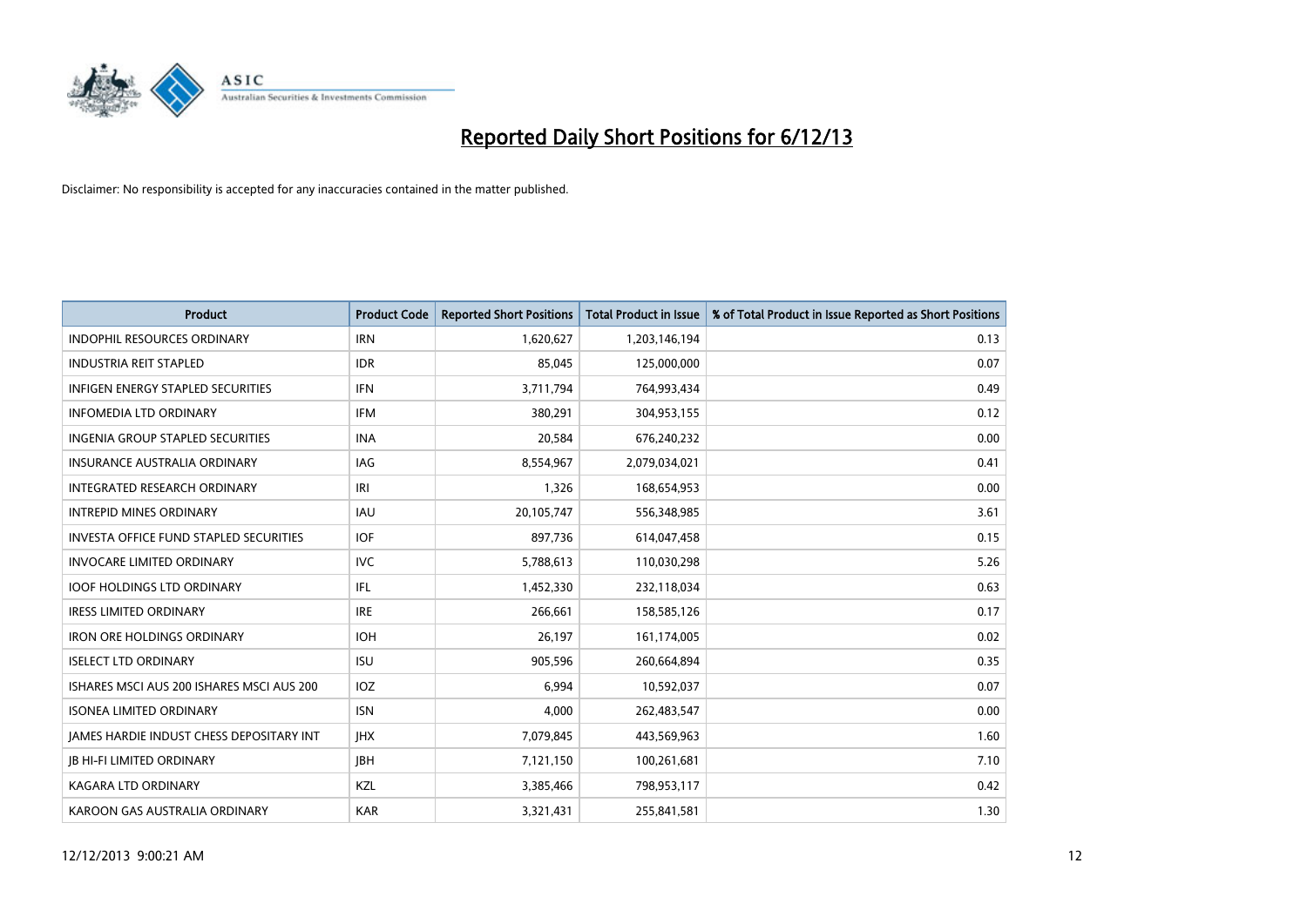

| <b>Product</b>                        | <b>Product Code</b> | <b>Reported Short Positions</b> | <b>Total Product in Issue</b> | % of Total Product in Issue Reported as Short Positions |
|---------------------------------------|---------------------|---------------------------------|-------------------------------|---------------------------------------------------------|
| KATHMANDU HOLD LTD ORDINARY           | <b>KMD</b>          | 124,012                         | 200,326,690                   | 0.06                                                    |
| <b>KBL MINING LIMITED ORDINARY</b>    | <b>KBL</b>          | 1,820                           | 393,535,629                   | 0.00                                                    |
| KINGSGATE CONSOLID. ORDINARY          | <b>KCN</b>          | 22,371,723                      | 152,284,777                   | 14.69                                                   |
| KINGSROSE MINING LTD ORDINARY         | <b>KRM</b>          | 553,902                         | 335,753,851                   | 0.16                                                    |
| LEIGHTON HOLDINGS ORDINARY            | LEI                 | 22,850,823                      | 337,235,188                   | 6.78                                                    |
| LEND LEASE GROUP UNIT/ORD STAPLED     | <b>LLC</b>          | 7,909,387                       | 576,712,337                   | 1.37                                                    |
| LIFEHEALTHCARE GRP ORDINARY           | <b>LHC</b>          | 458,097                         | 42,500,000                    | 1.08                                                    |
| LINC ENERGY LTD ORDINARY              | <b>LNC</b>          | 4,404,725                       | 523,120,361                   | 0.84                                                    |
| LOGICAMMS LIMITED ORDINARY            | <b>LCM</b>          | 13,239                          | 71,178,179                    | 0.02                                                    |
| LONESTAR RESO LTD ORDINARY            | <b>LNR</b>          | 38,344                          | 697,187,211                   | 0.01                                                    |
| LYCOPODIUM LIMITED ORDINARY           | LYL                 | 3,001                           | 38,955,103                    | 0.01                                                    |
| <b>LYNAS CORPORATION ORDINARY</b>     | <b>LYC</b>          | 171,605,554                     | 1,961,160,594                 | 8.75                                                    |
| M2 TELECOMMUNICATION ORDINARY         | <b>MTU</b>          | 9,158,151                       | 179,384,685                   | 5.11                                                    |
| <b>MACA LIMITED ORDINARY</b>          | <b>MLD</b>          | 124,200                         | 175,050,243                   | 0.07                                                    |
| <b>MACMAHON HOLDINGS ORDINARY</b>     | <b>MAH</b>          | 1,891,329                       | 1,261,699,966                 | 0.15                                                    |
| MACO ATLAS ROADS GRP ORDINARY STAPLED | <b>MOA</b>          | 12,513,684                      | 487,230,540                   | 2.57                                                    |
| MACQUARIE GROUP LTD ORDINARY          | MQG                 | 1,737,260                       | 340,118,378                   | 0.51                                                    |
| MACQUARIE TELECOM GP ORDINARY         | MAQ                 | 2,828                           | 20,967,121                    | 0.01                                                    |
| MAGELLAN FIN GRP LTD ORDINARY         | <b>MFG</b>          | 789,309                         | 155,830,849                   | 0.51                                                    |
| <b>MATRIX C &amp; E LTD ORDINARY</b>  | <b>MCE</b>          | 2,940,210                       | 94,555,428                    | 3.11                                                    |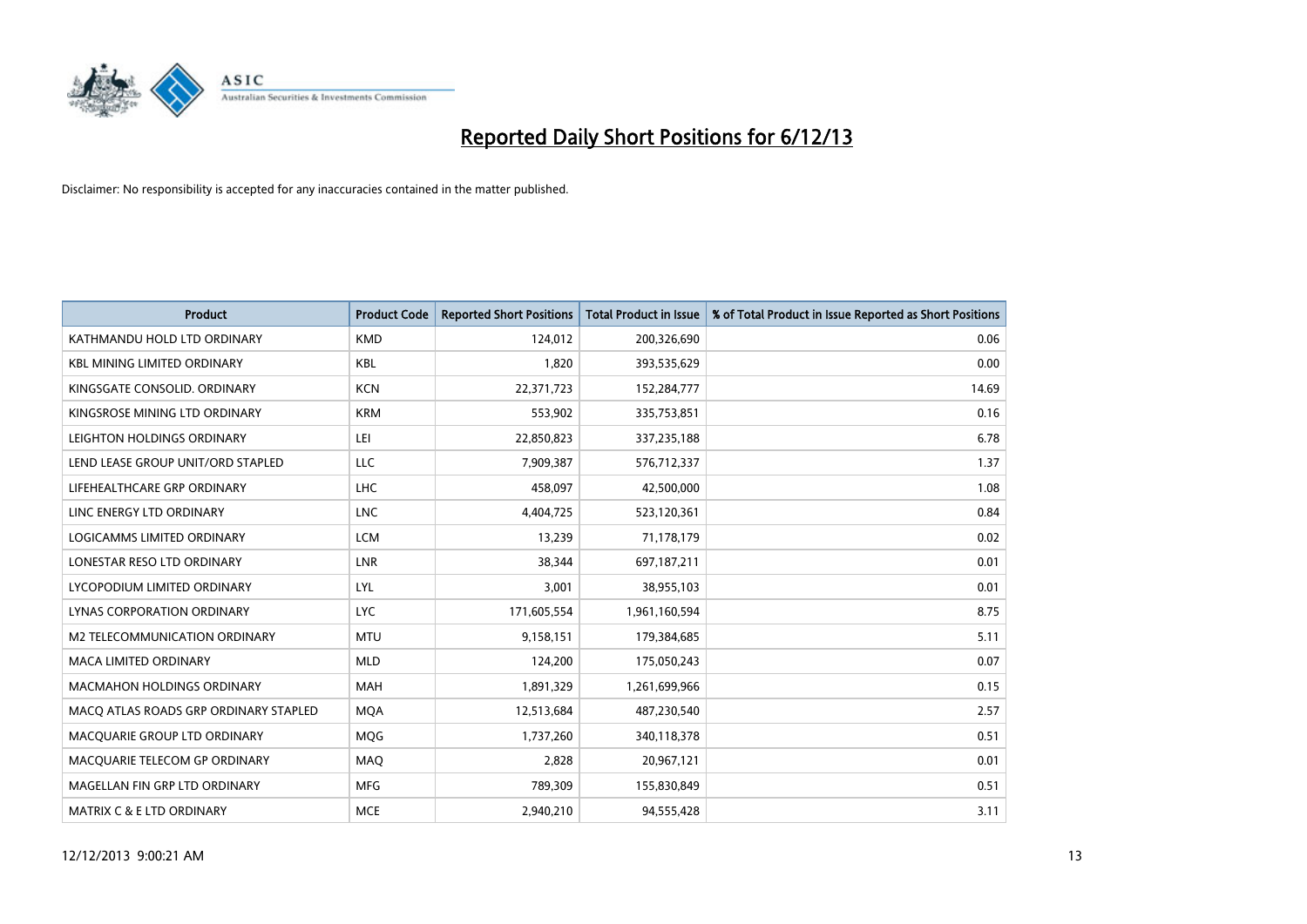

| <b>Product</b>                       | <b>Product Code</b> | <b>Reported Short Positions</b> | <b>Total Product in Issue</b> | % of Total Product in Issue Reported as Short Positions |
|--------------------------------------|---------------------|---------------------------------|-------------------------------|---------------------------------------------------------|
| <b>MAVERICK DRILLING ORDINARY</b>    | <b>MAD</b>          | 8,821,534                       | 452,726,751                   | 1.95                                                    |
| <b>MAXITRANS INDUSTRIES ORDINARY</b> | <b>MXI</b>          | 529,129                         | 183,993,392                   | 0.29                                                    |
| MAYNE PHARMA LTD ORDINARY            | <b>MYX</b>          | 2,061,849                       | 563,459,968                   | 0.37                                                    |
| MCALEESE LTD ORDINARY                | <b>MCS</b>          | 2,340,206                       | 296,577,121                   | 0.79                                                    |
| MCMILLAN SHAKESPEARE ORDINARY        | <b>MMS</b>          | 831,332                         | 74,523,965                    | 1.12                                                    |
| MEDUSA MINING LTD ORDINARY           | <b>MML</b>          | 6,321,116                       | 207,794,301                   | 3.04                                                    |
| MELBOURNE IT LIMITED ORDINARY        | <b>MLB</b>          | 3,516                           | 82,861,177                    | 0.00                                                    |
| MEO AUSTRALIA LTD ORDINARY           | <b>MEO</b>          | 10,845                          | 627,264,587                   | 0.00                                                    |
| MERIDIAN ENERGY INSTALMENT RECEIPTS  | <b>MEZCA</b>        | 32,097                          | 1,255,413,626                 | 0.00                                                    |
| <b>MERMAID MARINE ORDINARY</b>       | <b>MRM</b>          | 1,522,204                       | 232,652,241                   | 0.65                                                    |
| MESOBLAST LIMITED ORDINARY           | <b>MSB</b>          | 16,964,135                      | 317,350,901                   | 5.35                                                    |
| METALS X LIMITED ORDINARY            | <b>MLX</b>          | 46,230                          | 1,655,386,110                 | 0.00                                                    |
| METCASH LIMITED ORDINARY             | <b>MTS</b>          | 95,432,259                      | 880,704,786                   | 10.84                                                   |
| METMINCO LIMITED ORDINARY            | <b>MNC</b>          | 787,398                         | 1,749,543,023                 | 0.05                                                    |
| MICLYN EXP OFFSHR ORDINARY           | <b>MIO</b>          | 79,856                          | 281,754,775                   | 0.03                                                    |
| MIGHTY RIVER POWER ORDINARY          | <b>MYT</b>          | 1,950,939                       | 1,400,000,094                 | 0.14                                                    |
| MILTON CORPORATION ORDINARY          | <b>MLT</b>          | 45,337                          | 627,357,755                   | 0.01                                                    |
| MINCOR RESOURCES NL ORDINARY         | <b>MCR</b>          | 2,245,901                       | 188,208,274                   | 1.19                                                    |
| MINERAL DEPOSITS ORDINARY            | <b>MDL</b>          | 1,516,299                       | 83,538,786                    | 1.82                                                    |
| MINERAL RESOURCES, ORDINARY          | <b>MIN</b>          | 3,924,027                       | 186, 112, 198                 | 2.11                                                    |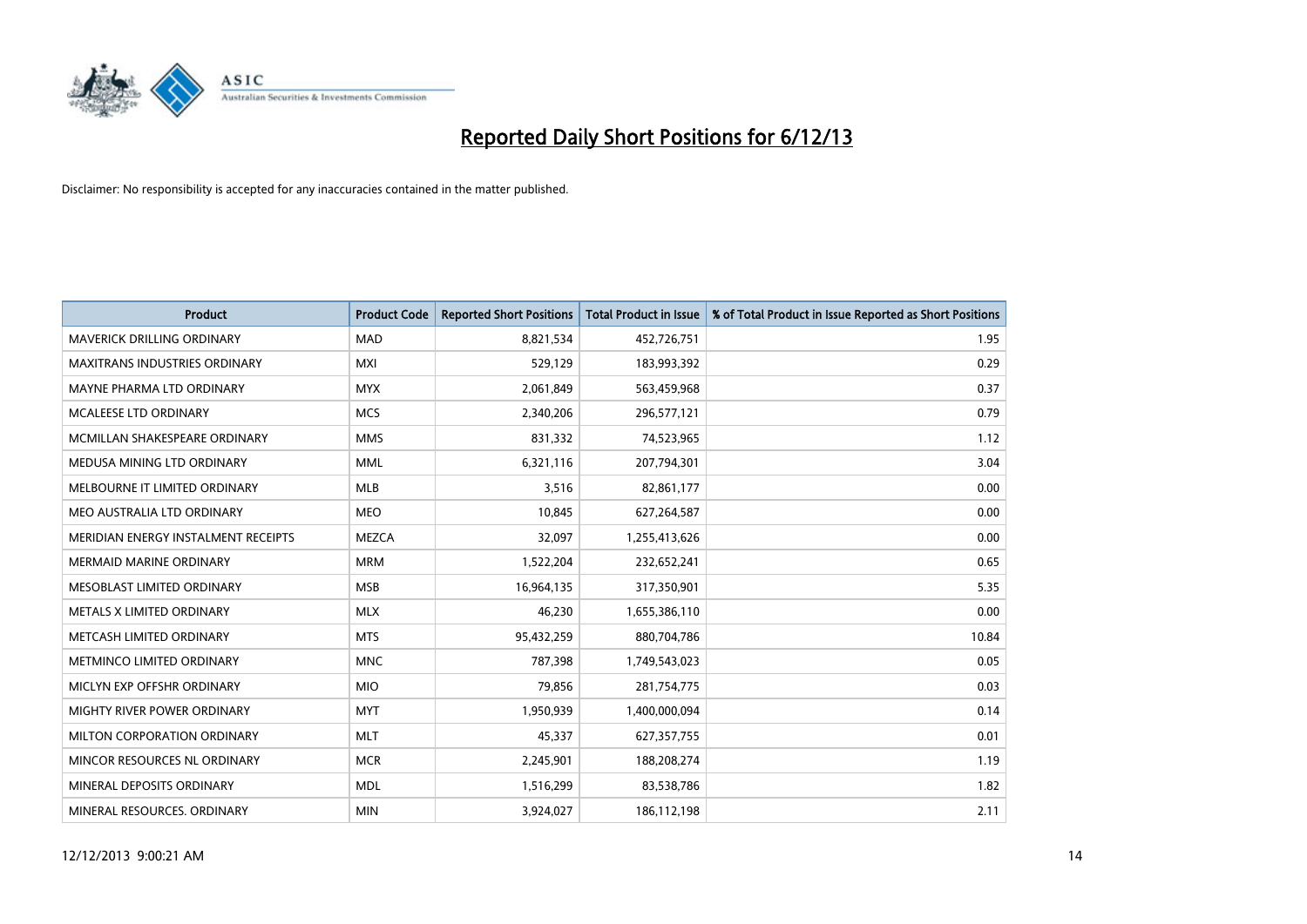

| <b>Product</b>                  | <b>Product Code</b> | <b>Reported Short Positions</b> | <b>Total Product in Issue</b> | % of Total Product in Issue Reported as Short Positions |
|---------------------------------|---------------------|---------------------------------|-------------------------------|---------------------------------------------------------|
| MINT WIRELESS ORDINARY          | <b>MNW</b>          | 466,709                         | 403,872,395                   | 0.12                                                    |
| MIRABELA NICKEL LTD ORDINARY    | <b>MBN</b>          | 23,099,744                      | 876,801,147                   | 2.63                                                    |
| MIRVAC GROUP STAPLED SECURITIES | <b>MGR</b>          | 1,510,323                       | 3,664,938,678                 | 0.04                                                    |
| MOBILE EMBRACE LTD ORDINARY     | <b>MBE</b>          | 6,500                           | 323,077,790                   | 0.00                                                    |
| MOLOPO ENERGY LTD ORDINARY      | <b>MPO</b>          | 100,365                         | 246,724,091                   | 0.04                                                    |
| MONADELPHOUS GROUP ORDINARY     | <b>MND</b>          | 12,333,990                      | 92,308,047                    | 13.36                                                   |
| MORTGAGE CHOICE LTD ORDINARY    | MOC                 | 99,059                          | 123,780,387                   | 0.08                                                    |
| MOUNT GIBSON IRON ORDINARY      | <b>MGX</b>          | 4,825,807                       | 1,090,584,232                 | 0.44                                                    |
| MULTIPLEX SITES SITES           | <b>MXUPA</b>        | 1,484                           | 4,500,000                     | 0.03                                                    |
| MURCHISON METALS LTD ORDINARY   | <b>MMX</b>          | 216,291                         | 450,497,346                   | 0.05                                                    |
| MYER HOLDINGS LTD ORDINARY      | <b>MYR</b>          | 69,119,843                      | 585,684,551                   | 11.80                                                   |
| NANOSONICS LIMITED ORDINARY     | <b>NAN</b>          | 84,239                          | 262,822,463                   | 0.03                                                    |
| NATIONAL AUST, BANK ORDINARY    | <b>NAB</b>          | 7,869,071                       | 2,349,453,562                 | 0.33                                                    |
| NAVITAS LIMITED ORDINARY        | <b>NVT</b>          | 3,410,410                       | 375,416,910                   | 0.91                                                    |
| NEON ENERGY LIMITED ORDINARY    | <b>NEN</b>          | 2,586,847                       | 553,037,848                   | 0.47                                                    |
| NEUREN PHARMACEUT. ORDINARY     | <b>NEU</b>          | 137,513                         | 1,493,120,164                 | 0.01                                                    |
| NEW HOPE CORPORATION ORDINARY   | <b>NHC</b>          | 654,894                         | 830,767,542                   | 0.08                                                    |
| NEW STANDARD ENERGY ORDINARY    | <b>NSE</b>          | 322,032                         | 305,331,847                   | 0.11                                                    |
| NEWCREST MINING ORDINARY        | <b>NCM</b>          | 7,137,318                       | 766,510,971                   | 0.93                                                    |
| NEWS CORP A NON-VOTING CDI      | <b>NWSLV</b>        | 1,516,216                       | 4,018,120                     | 37.73                                                   |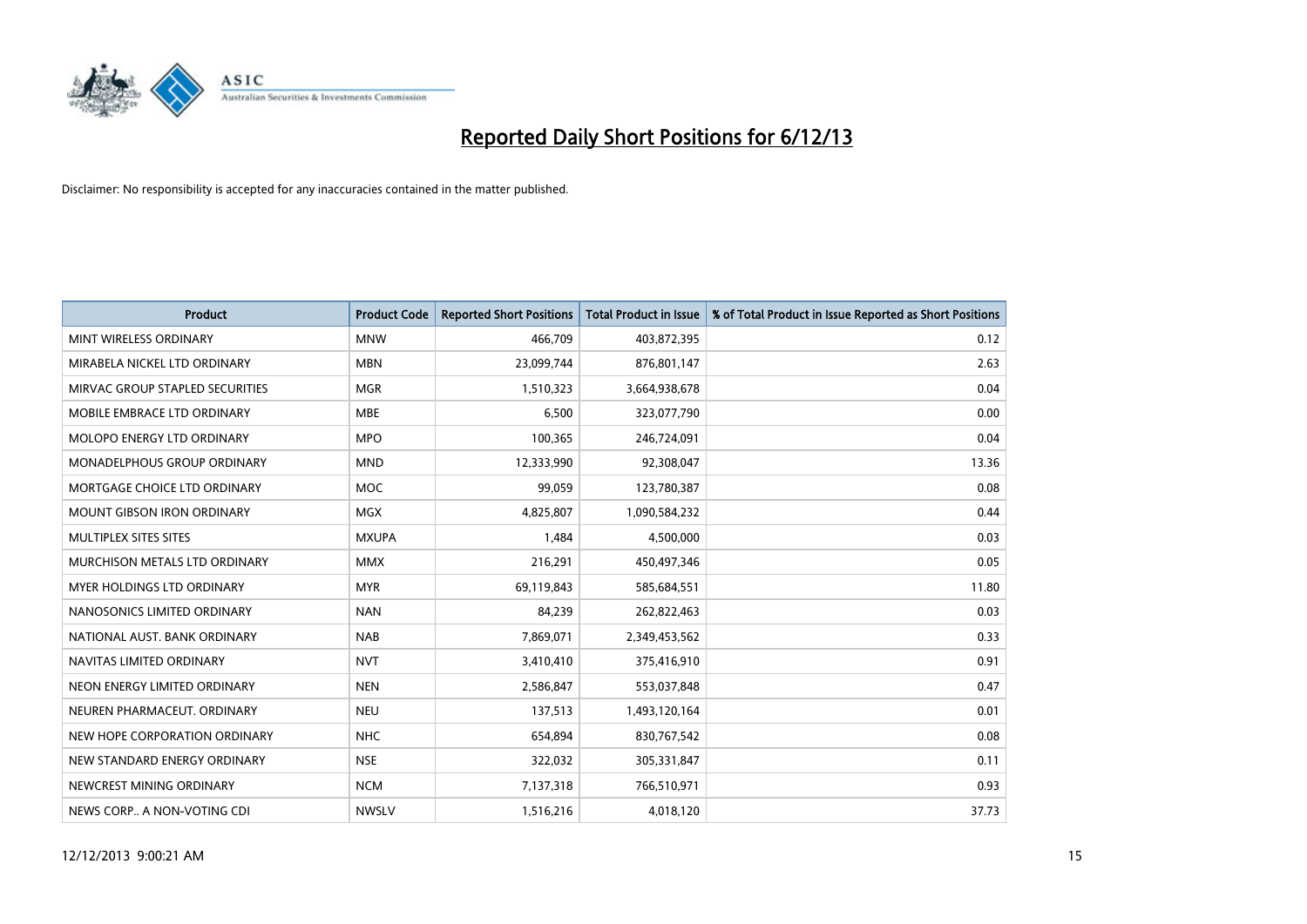

| <b>Product</b>                        | <b>Product Code</b> | <b>Reported Short Positions</b> | <b>Total Product in Issue</b> | % of Total Product in Issue Reported as Short Positions |
|---------------------------------------|---------------------|---------------------------------|-------------------------------|---------------------------------------------------------|
| NEWS CORP B VOTING CDI                | <b>NWS</b>          | 3,046,313                       | 21,223,350                    | 14.35                                                   |
| NEWSAT LIMITED ORDINARY               | <b>NWT</b>          | 65,746                          | 591,460,931                   | 0.01                                                    |
| NEXTDC LIMITED ORDINARY               | <b>NXT</b>          | 9,488,294                       | 192,904,486                   | 4.92                                                    |
| NEXUS ENERGY LIMITED ORDINARY         | <b>NXS</b>          | 1,341,426                       | 1,330,219,459                 | 0.10                                                    |
| NIB HOLDINGS LIMITED ORDINARY         | <b>NHF</b>          | 3,664,169                       | 439,004,182                   | 0.83                                                    |
| NICK SCALI LIMITED ORDINARY           | <b>NCK</b>          | 1,182                           | 81,000,000                    | 0.00                                                    |
| NIDO PETROLEUM ORDINARY               | <b>NDO</b>          | 42,500                          | 2,046,650,968                 | 0.00                                                    |
| NINE ENTERTAINMENT ORDINARY           | <b>NEC</b>          | 4,484,153                       | 940,293,562                   | 0.48                                                    |
| NOBLE MINERAL RES ORDINARY            | <b>NMG</b>          | 2,365,726                       | 666,397,952                   | 0.36                                                    |
| NORTHERN IRON LTD ORDINARY            | <b>NFE</b>          | 922,658                         | 484,405,314                   | 0.19                                                    |
| NORTHERN STAR ORDINARY                | <b>NST</b>          | 4,197,523                       | 428,369,762                   | 0.98                                                    |
| NOVOGEN LIMITED ORDINARY              | <b>NRT</b>          | 69,601                          | 158,625,294                   | 0.04                                                    |
| NRW HOLDINGS LIMITED ORDINARY         | <b>NWH</b>          | 18,394,945                      | 278,888,011                   | 6.60                                                    |
| NUCOAL RESOURCES LTD ORDINARY         | <b>NCR</b>          | 90,001                          | 768,612,354                   | 0.01                                                    |
| NUFARM LIMITED ORDINARY               | <b>NUF</b>          | 14,638,646                      | 263,643,448                   | 5.55                                                    |
| OAKTON LIMITED ORDINARY               | <b>OKN</b>          | 567,941                         | 89,968,985                    | 0.63                                                    |
| OCEANAGOLD CORP. CHESS DEPOSITARY INT | <b>OGC</b>          | 1,841,730                       | 300,350,129                   | 0.61                                                    |
| OIL SEARCH LTD ORDINARY               | OSH                 | 8,183,222                       | 1,343,361,150                 | 0.61                                                    |
| OM HOLDINGS LIMITED ORDINARY          | <b>OMH</b>          | 2,608,311                       | 733,423,337                   | 0.36                                                    |
| ORICA LIMITED ORDINARY                | ORI                 | 8,379,784                       | 368,203,632                   | 2.28                                                    |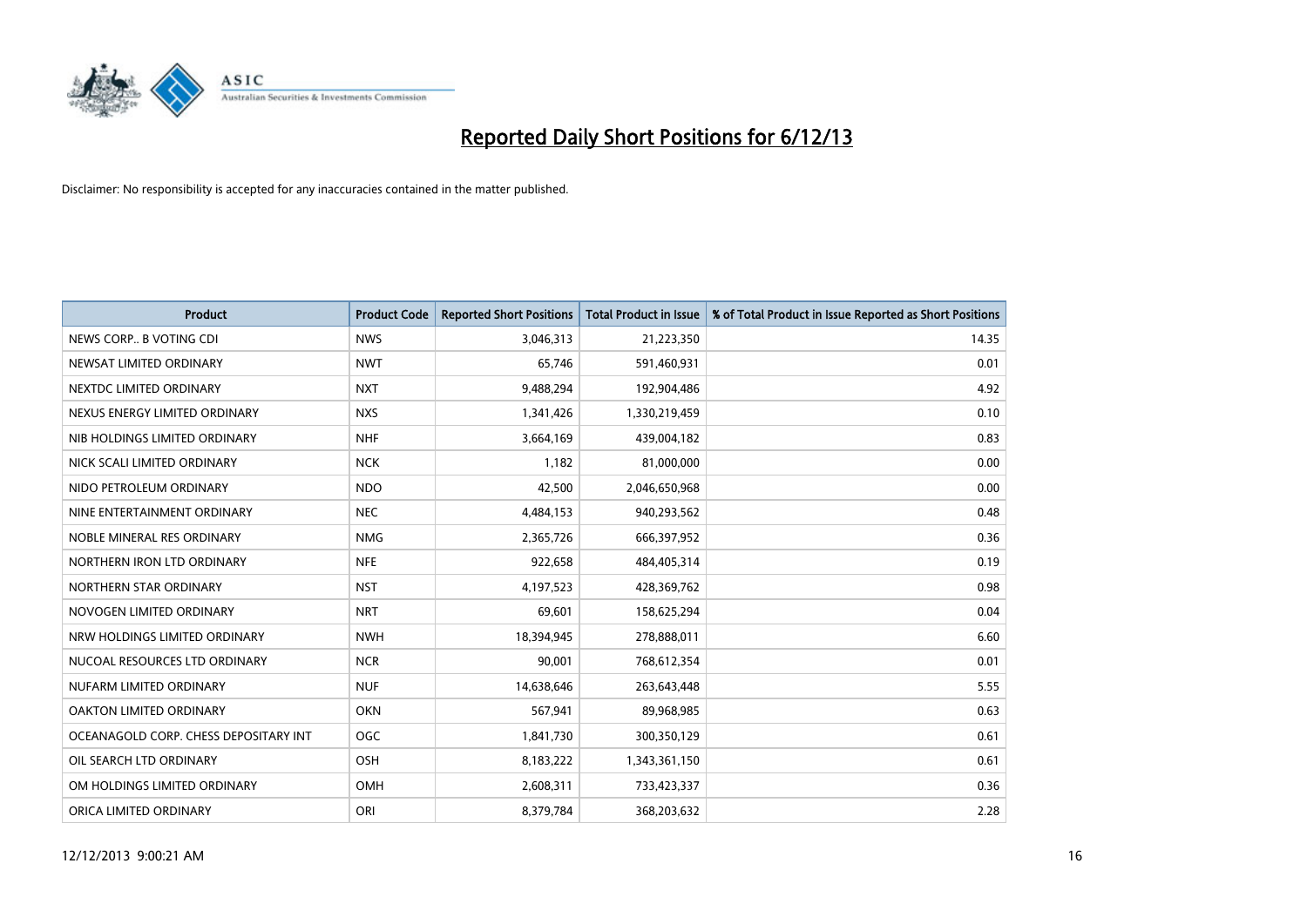

| <b>Product</b>                | <b>Product Code</b> | <b>Reported Short Positions</b> | <b>Total Product in Issue</b> | % of Total Product in Issue Reported as Short Positions |
|-------------------------------|---------------------|---------------------------------|-------------------------------|---------------------------------------------------------|
| ORIGIN ENERGY ORDINARY        | <b>ORG</b>          | 7,675,320                       | 1,101,226,425                 | 0.70                                                    |
| OROCOBRE LIMITED ORDINARY     | <b>ORE</b>          | 626,842                         | 132,041,911                   | 0.47                                                    |
| OROTONGROUP LIMITED ORDINARY  | ORL                 | 108,987                         | 40,880,902                    | 0.27                                                    |
| OZ MINERALS ORDINARY          | OZL                 | 17,688,516                      | 303,470,022                   | 5.83                                                    |
| OZFOREX GROUP LTD ORDINARY    | <b>OFX</b>          | 186,609                         | 240,000,000                   | 0.08                                                    |
| PACIFIC BRANDS ORDINARY       | <b>PBG</b>          | 7,042,145                       | 912,915,695                   | 0.77                                                    |
| PALADIN ENERGY LTD ORDINARY   | <b>PDN</b>          | 95,103,431                      | 964,118,567                   | 9.86                                                    |
| PANAUST LIMITED ORDINARY      | <b>PNA</b>          | 2,621,582                       | 619,765,589                   | 0.42                                                    |
| PANORAMIC RESOURCES ORDINARY  | PAN                 | 2,208,779                       | 295,085,132                   | 0.75                                                    |
| PANTERRA GOLD LTD ORDINARY    | PGI                 | $\mathbf{1}$                    | 769,414,346                   | 0.00                                                    |
| PAPERLINX LIMITED ORDINARY    | <b>PPX</b>          | 131,510                         | 609,280,761                   | 0.02                                                    |
| PAPILLON RES LTD ORDINARY     | <b>PIR</b>          | 8,598,339                       | 339,444,210                   | 2.53                                                    |
| PATTIES FOODS LTD ORDINARY    | PFL                 | 17,671                          | 139,144,338                   | 0.01                                                    |
| PEET LIMITED ORDINARY         | <b>PPC</b>          | 403,716                         | 433,389,348                   | 0.09                                                    |
| PENINSULA ENERGY LTD ORDINARY | <b>PEN</b>          | $\mathbf{1}$                    | 3,042,508,659                 | 0.00                                                    |
| PERILYA LIMITED ORDINARY      | PEM                 | 1,528                           | 769,316,426                   | 0.00                                                    |
| PERPETUAL LIMITED ORDINARY    | <b>PPT</b>          | 2,551,138                       | 42,002,824                    | 6.07                                                    |
| PERSEUS MINING LTD ORDINARY   | <b>PRU</b>          | 15,521,687                      | 457,962,088                   | 3.39                                                    |
| PHARMAUST LIMITED ORDINARY    | <b>PAA</b>          | 100                             | 1,440,006,606                 | 0.00                                                    |
| PHARMAXIS LTD ORDINARY        | <b>PXS</b>          | 2,786,351                       | 309,038,869                   | 0.90                                                    |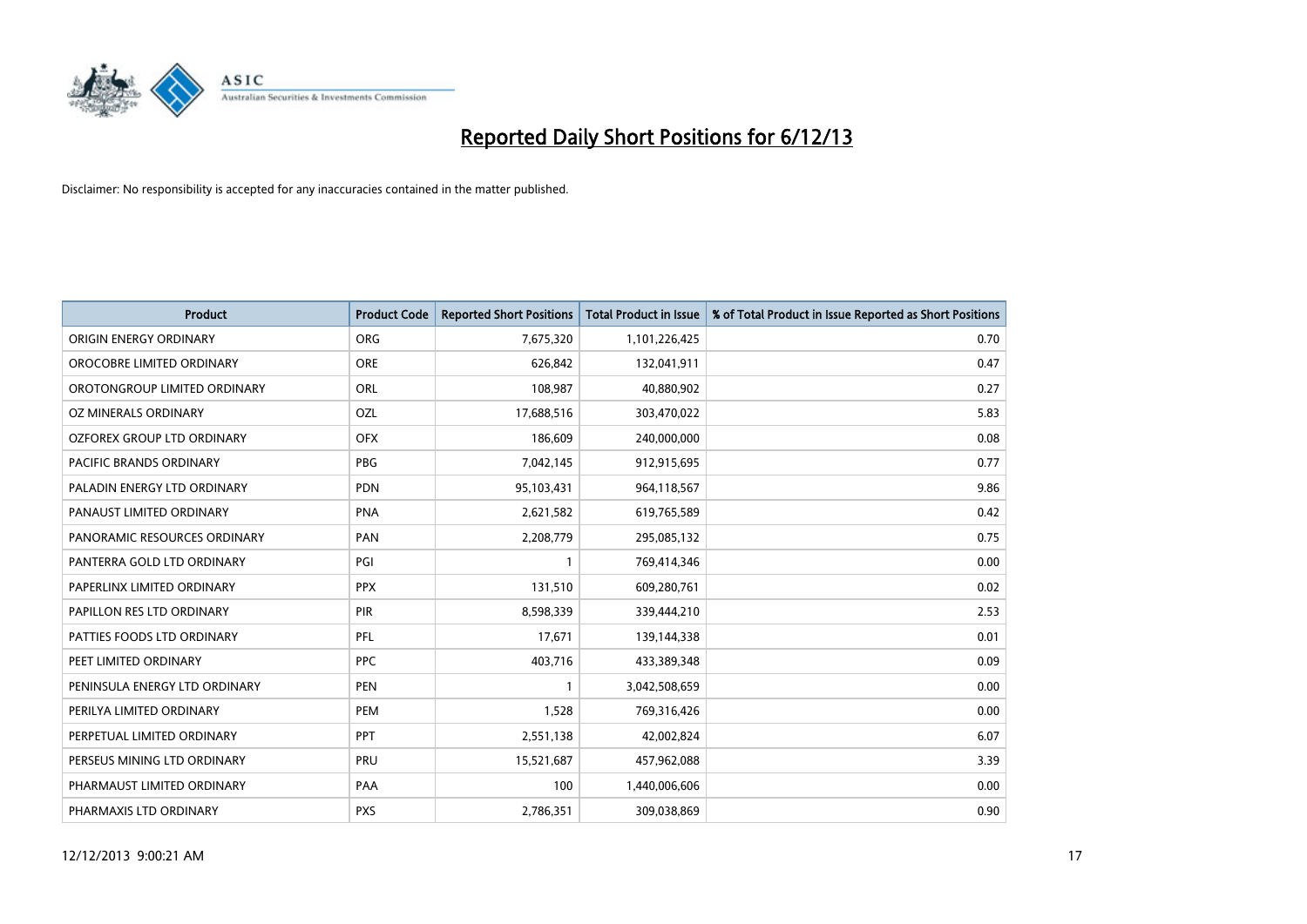

| <b>Product</b>                 | <b>Product Code</b> | <b>Reported Short Positions</b> | <b>Total Product in Issue</b> | % of Total Product in Issue Reported as Short Positions |
|--------------------------------|---------------------|---------------------------------|-------------------------------|---------------------------------------------------------|
| PHOSPHAGENICS LTD. ORDINARY    | POH                 | 50,000                          | 1,020,465,957                 | 0.00                                                    |
| PLATINUM ASSET ORDINARY        | <b>PTM</b>          | 766,196                         | 578,655,695                   | 0.13                                                    |
| PLATINUM AUSTRALIA ORDINARY    | <b>PLA</b>          | 836,127                         | 504,968,043                   | 0.17                                                    |
| PMI GOLD CORP CDI 1:1          | <b>PVM</b>          | 243,981                         | 161,862,160                   | 0.15                                                    |
| <b>PMP LIMITED ORDINARY</b>    | <b>PMP</b>          | 1,572,435                       | 323,781,124                   | 0.49                                                    |
| PRANA BIOTECHNOLOGY ORDINARY   | PBT                 | 440,420                         | 416,226,146                   | 0.11                                                    |
| PREMIER INVESTMENTS ORDINARY   | <b>PMV</b>          | 1,155,205                       | 155,314,874                   | 0.74                                                    |
| PRIMA BIOMED LTD ORDINARY      | <b>PRR</b>          | 666,394                         | 1,228,709,341                 | 0.05                                                    |
| PRIMARY HEALTH CARE ORDINARY   | <b>PRY</b>          | 17,751,431                      | 504,956,647                   | 3.52                                                    |
| PRIME MEDIA GRP LTD ORDINARY   | <b>PRT</b>          | 1,377,386                       | 366,330,303                   | 0.38                                                    |
| PROGRAMMED ORDINARY            | <b>PRG</b>          | 175,267                         | 118,229,190                   | 0.15                                                    |
| <b>QANTAS AIRWAYS ORDINARY</b> | QAN                 | 44,673,941                      | 2,196,330,250                 | 2.03                                                    |
| OBE INSURANCE GROUP ORDINARY   | <b>OBE</b>          | 16,297,832                      | 1,226,855,950                 | 1.33                                                    |
| ORXPHARMA LTD ORDINARY         | QRX                 | 202,291                         | 157,285,606                   | 0.13                                                    |
| QUBE HOLDINGS LTD ORDINARY     | <b>QUB</b>          | 10,702,815                      | 931,433,499                   | 1.15                                                    |
| RAMELIUS RESOURCES ORDINARY    | <b>RMS</b>          | 169,047                         | 365,380,380                   | 0.05                                                    |
| RAMSAY HEALTH CARE ORDINARY    | <b>RHC</b>          | 2,260,875                       | 202,081,252                   | 1.12                                                    |
| <b>RCR TOMLINSON ORDINARY</b>  | <b>RCR</b>          | 202,810                         | 136,696,590                   | 0.15                                                    |
| <b>REA GROUP ORDINARY</b>      | <b>REA</b>          | 1,300,501                       | 131,714,699                   | 0.99                                                    |
| RECKON LIMITED ORDINARY        | <b>RKN</b>          | 145,605                         | 126,913,066                   | 0.11                                                    |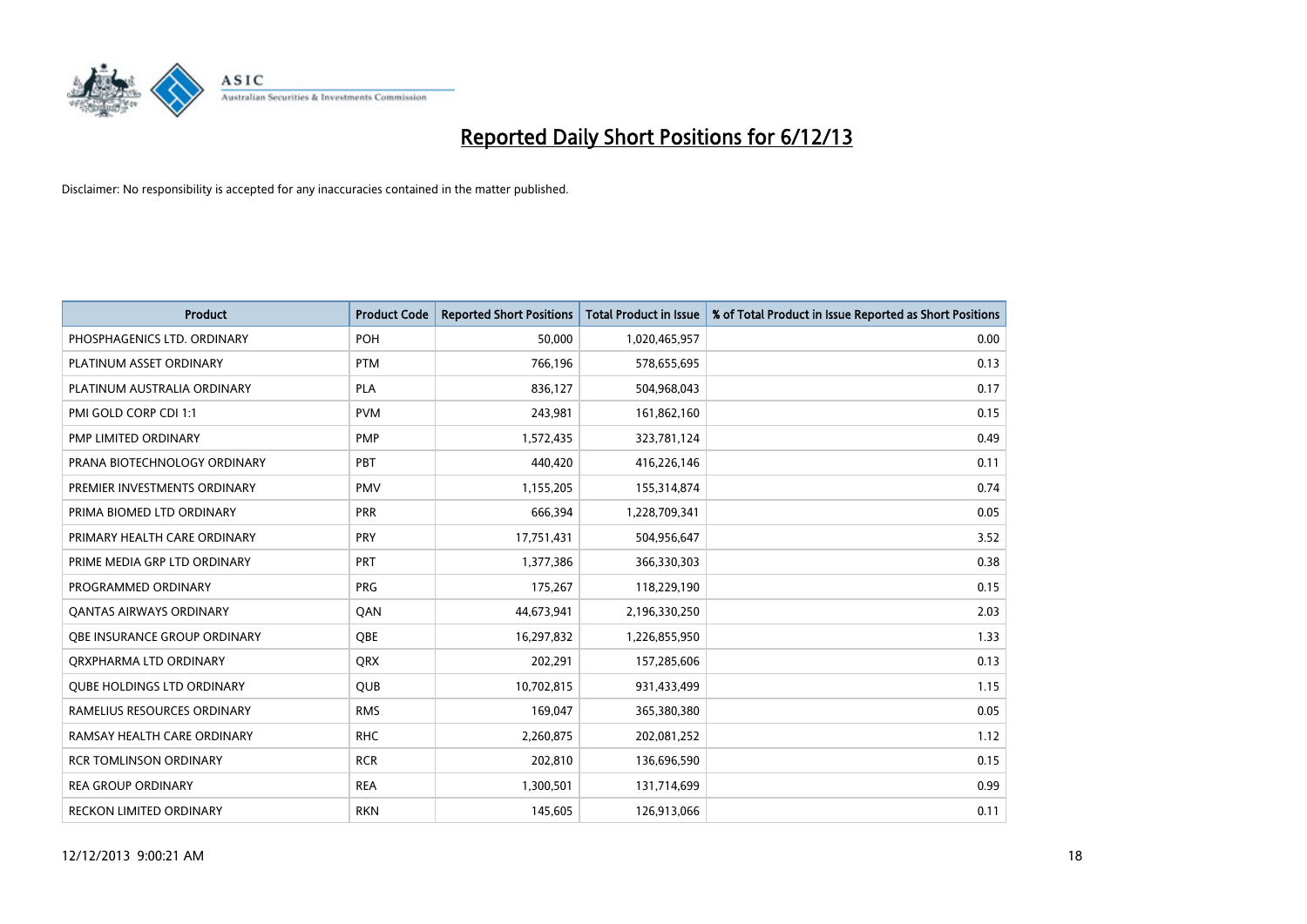

| <b>Product</b>                      | <b>Product Code</b> | <b>Reported Short Positions</b> | <b>Total Product in Issue</b> | % of Total Product in Issue Reported as Short Positions |
|-------------------------------------|---------------------|---------------------------------|-------------------------------|---------------------------------------------------------|
| <b>RED 5 LIMITED ORDINARY</b>       | <b>RED</b>          | 179,739                         | 759,451,008                   | 0.02                                                    |
| <b>RED FORK ENERGY ORDINARY</b>     | <b>RFE</b>          | 5,576,914                       | 499,551,719                   | 1.12                                                    |
| REDBANK ENERGY LTD ORDINARY         | AEJ                 | 13                              | 786,287                       | 0.00                                                    |
| REECE AUSTRALIA LTD. ORDINARY       | <b>REH</b>          | 436                             | 99,600,000                    | 0.00                                                    |
| REED RESOURCES LTD ORDINARY         | <b>RDR</b>          | 250,000                         | 523,453,895                   | 0.05                                                    |
| <b>REGIS RESOURCES ORDINARY</b>     | <b>RRL</b>          | 10,157,798                      | 497,985,884                   | 2.04                                                    |
| RESMED INC CDI 10:1                 | <b>RMD</b>          | 28,119,792                      | 1,420,542,770                 | 1.98                                                    |
| RESOLUTE MINING ORDINARY            | <b>RSG</b>          | 12,115,652                      | 640,994,224                   | 1.89                                                    |
| RESOURCE EQUIP LTD ORDINARY         | <b>RQL</b>          | 5,000                           | 249,065,471                   | 0.00                                                    |
| <b>RESOURCE GENERATION ORDINARY</b> | <b>RES</b>          | 224,300                         | 569,396,004                   | 0.04                                                    |
| RETAIL FOOD GROUP ORDINARY          | <b>RFG</b>          | 3,274,465                       | 142,706,772                   | 2.29                                                    |
| REX MINERALS LIMITED ORDINARY       | <b>RXM</b>          | 2,068,777                       | 188,907,284                   | 1.10                                                    |
| <b>RHG LIMITED ORDINARY</b>         | <b>RHG</b>          | 1,085                           | 308,483,177                   | 0.00                                                    |
| <b>RIALTO ENERGY ORDINARY</b>       | <b>RIA</b>          | 41                              | 1,155,765,100                 | 0.00                                                    |
| <b>RIDLEY CORPORATION ORDINARY</b>  | <b>RIC</b>          | 125,864                         | 307,817,071                   | 0.04                                                    |
| RIO TINTO LIMITED ORDINARY          | <b>RIO</b>          | 5,172,653                       | 435,758,720                   | 1.19                                                    |
| ROBUST RESOURCES ORDINARY           | <b>ROL</b>          | 4,000                           | 102,830,646                   | 0.00                                                    |
| ROC OIL COMPANY ORDINARY            | <b>ROC</b>          | 1,335,885                       | 686,461,740                   | 0.19                                                    |
| ROYAL WOLF HOLDINGS ORDINARY        | <b>RWH</b>          | 189,393                         | 100,387,052                   | 0.19                                                    |
| <b>RURALCO HOLDINGS ORDINARY</b>    | <b>RHL</b>          | 1,408                           | 55,019,284                    | 0.00                                                    |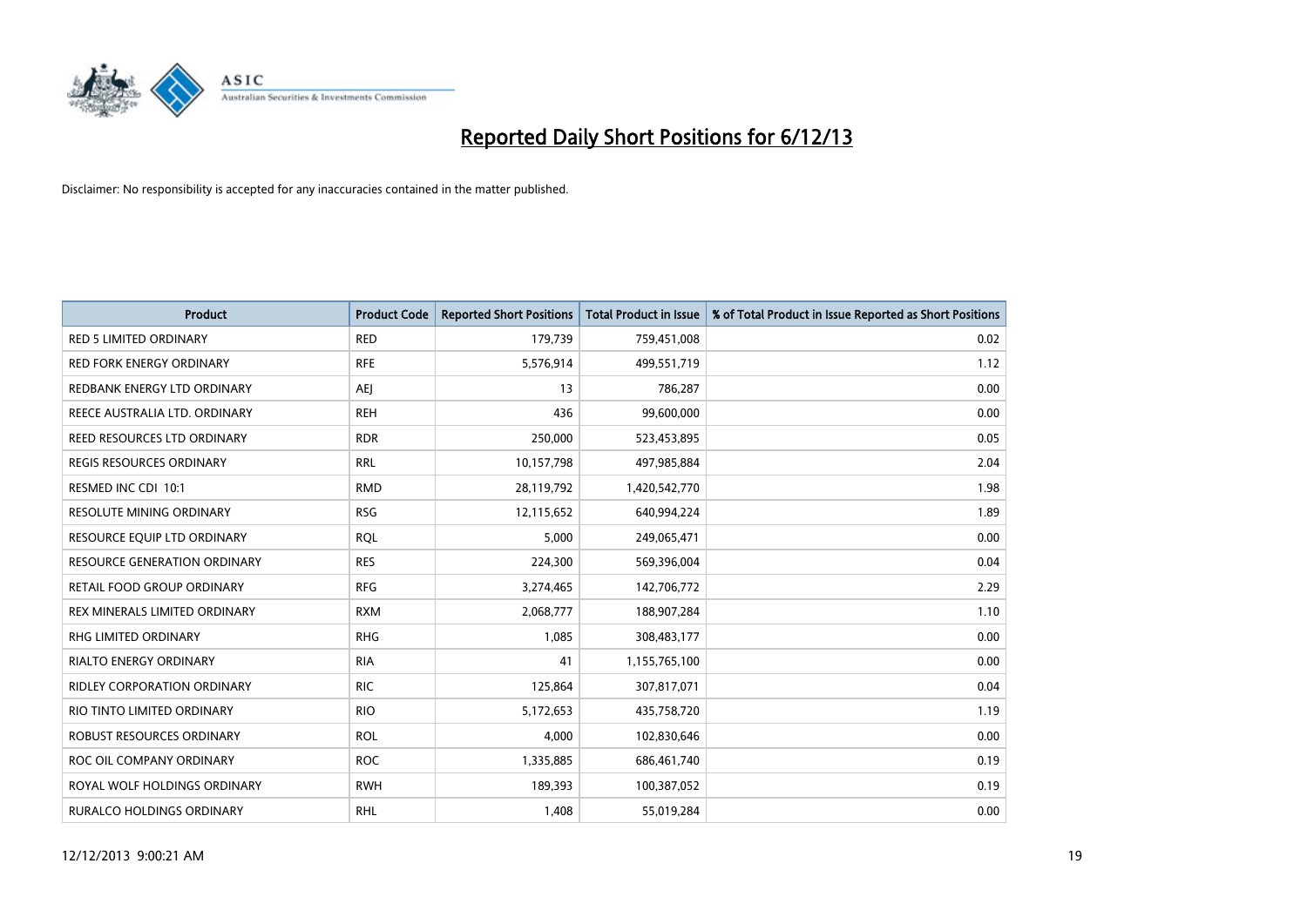

| <b>Product</b>                        | <b>Product Code</b> | <b>Reported Short Positions</b> | <b>Total Product in Issue</b> | % of Total Product in Issue Reported as Short Positions |
|---------------------------------------|---------------------|---------------------------------|-------------------------------|---------------------------------------------------------|
| SAI GLOBAL LIMITED ORDINARY           | SAI                 | 7,721,541                       | 210,750,820                   | 3.66                                                    |
| SALMAT LIMITED ORDINARY               | <b>SLM</b>          | 998                             | 159,812,799                   | 0.00                                                    |
| SAMSON OIL & GAS LTD ORDINARY         | SSN                 | 1,428,000                       | 2,547,627,193                 | 0.06                                                    |
| SANDFIRE RESOURCES ORDINARY           | <b>SFR</b>          | 1,365,573                       | 155,640,968                   | 0.88                                                    |
| <b>SANTOS LTD ORDINARY</b>            | <b>STO</b>          | 7,314,855                       | 970,209,622                   | 0.75                                                    |
| SARACEN MINERAL ORDINARY              | SAR                 | 2,100,467                       | 595,263,186                   | 0.35                                                    |
| SCA PROPERTY GROUP STAPLED SECURITIES | <b>SCP</b>          | 36,586,927                      | 648,628,320                   | 5.64                                                    |
| SEDGMAN LIMITED ORDINARY              | <b>SDM</b>          | 369,143                         | 223,224,636                   | 0.17                                                    |
| SEEK LIMITED ORDINARY                 | <b>SEK</b>          | 13,820,885                      | 339,132,780                   | 4.08                                                    |
| SELECT HARVESTS ORDINARY              | SHV                 | 46,992                          | 57,815,720                    | 0.08                                                    |
| SENEX ENERGY LIMITED ORDINARY         | <b>SXY</b>          | 7,037,965                       | 1,144,008,917                 | 0.62                                                    |
| SERVCORP LIMITED ORDINARY             | SRV                 | 199                             | 98,432,275                    | 0.00                                                    |
| SERVICE STREAM ORDINARY               | <b>SSM</b>          | 100                             | 284,443,570                   | 0.00                                                    |
| SEVEN GROUP HOLDINGS ORDINARY         | <b>SVW</b>          | 4,617,931                       | 308,160,281                   | 1.50                                                    |
| SEVEN WEST MEDIA LTD ORDINARY         | <b>SWM</b>          | 7,091,941                       | 999,160,872                   | 0.71                                                    |
| SIGMA PHARMACEUTICAL ORDINARY         | <b>SIP</b>          | 3,218,596                       | 1,125,275,419                 | 0.29                                                    |
| SILEX SYSTEMS ORDINARY                | <b>SLX</b>          | 2,658,436                       | 170,297,752                   | 1.56                                                    |
| SILVER CHEF LIMITED ORDINARY          | SIV                 | 34,377                          | 29,333,629                    | 0.12                                                    |
| SILVER LAKE RESOURCE ORDINARY         | <b>SLR</b>          | 19,114,452                      | 437,594,758                   | 4.37                                                    |
| SIMS METAL MGMT LTD ORDINARY          | SGM                 | 10,327,454                      | 204,345,727                   | 5.05                                                    |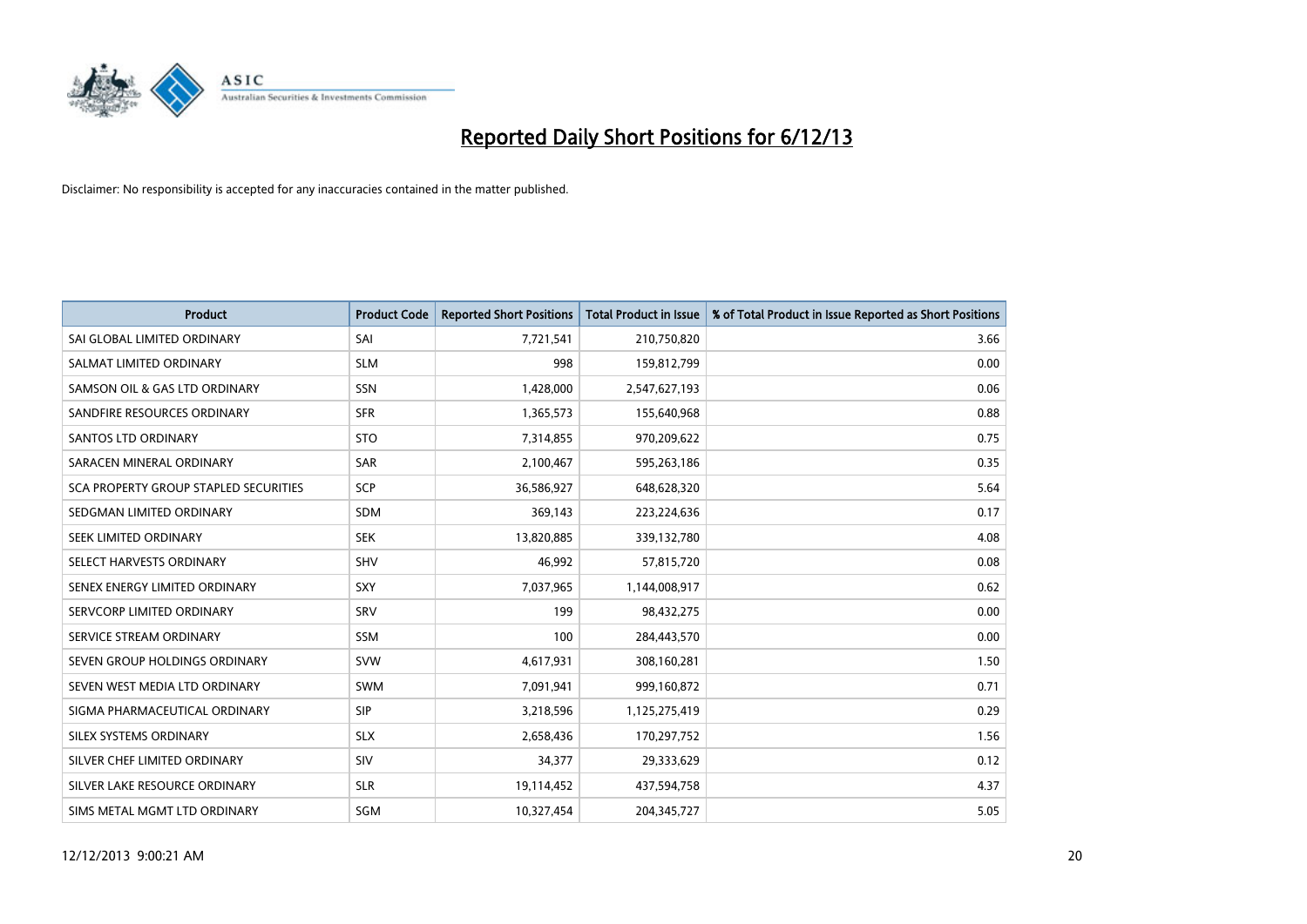

| <b>Product</b>                           | <b>Product Code</b> | <b>Reported Short Positions</b> | <b>Total Product in Issue</b> | % of Total Product in Issue Reported as Short Positions |
|------------------------------------------|---------------------|---------------------------------|-------------------------------|---------------------------------------------------------|
| SINGAPORE TELECOMM. CHESS DEPOSITARY INT | SGT                 | 4,457,191                       | 157,696,918                   | 2.83                                                    |
| SIRIUS RESOURCES NL ORDINARY             | <b>SIR</b>          | 9,714,170                       | 261,930,167                   | 3.71                                                    |
| SIRTEX MEDICAL ORDINARY                  | <b>SRX</b>          | 477,438                         | 56,108,439                    | 0.85                                                    |
| SKILLED GROUP LTD ORDINARY               | <b>SKE</b>          | 5,017,069                       | 233,871,364                   | 2.15                                                    |
| <b>SKY NETWORK ORDINARY</b>              | <b>SKT</b>          | 83,318                          | 389,139,785                   | 0.02                                                    |
| SKYCITY ENT GRP LTD ORDINARY             | <b>SKC</b>          | 185,786                         | 580,016,676                   | 0.03                                                    |
| <b>SLATER &amp; GORDON ORDINARY</b>      | SGH                 | 31,488                          | 202,481,656                   | 0.02                                                    |
| SMS MANAGEMENT, ORDINARY                 | <b>SMX</b>          | 3,899,284                       | 70,099,763                    | 5.56                                                    |
| SONIC HEALTHCARE ORDINARY                | <b>SHL</b>          | 4,374,083                       | 400,511,056                   | 1.09                                                    |
| SOUL PATTINSON (W.H) ORDINARY            | SOL                 | 97,084                          | 239,395,320                   | 0.04                                                    |
| SOUTH BOULDER MINES ORDINARY             | <b>STB</b>          | 1                               | 127,952,826                   | 0.00                                                    |
| SP AUSNET STAPLED SECURITIES             | <b>SPN</b>          | 42,944,376                      | 3,376,325,523                 | 1.27                                                    |
| SPARK INFRASTRUCTURE STAPLED NOTE & UNIT | SKI                 | 49,829,415                      | 1,326,734,264                 | 3.76                                                    |
| SPDR 200 FUND ETF UNITS                  | <b>STW</b>          | 111,406                         | 44,078,688                    | 0.25                                                    |
| SPDR 200 RESOURCES ETF UNITS             | <b>OZR</b>          | 66,188                          | 1,501,132                     | 4.41                                                    |
| SPDR 50 FUND ETF UNITS                   | <b>SFY</b>          | 50                              | 6,451,233                     | 0.00                                                    |
| SPDR SMALL ORDS ETF UNITS                | SSO                 | 199,018                         | 800,855                       | 24.85                                                   |
| SPECIALTY FASHION ORDINARY               | <b>SFH</b>          | 50,051                          | 192,236,121                   | 0.03                                                    |
| ST BARBARA LIMITED ORDINARY              | <b>SBM</b>          | 19,250,605                      | 488,074,077                   | 3.94                                                    |
| STARPHARMA HOLDINGS ORDINARY             | SPL                 | 14,781,748                      | 284,574,948                   | 5.19                                                    |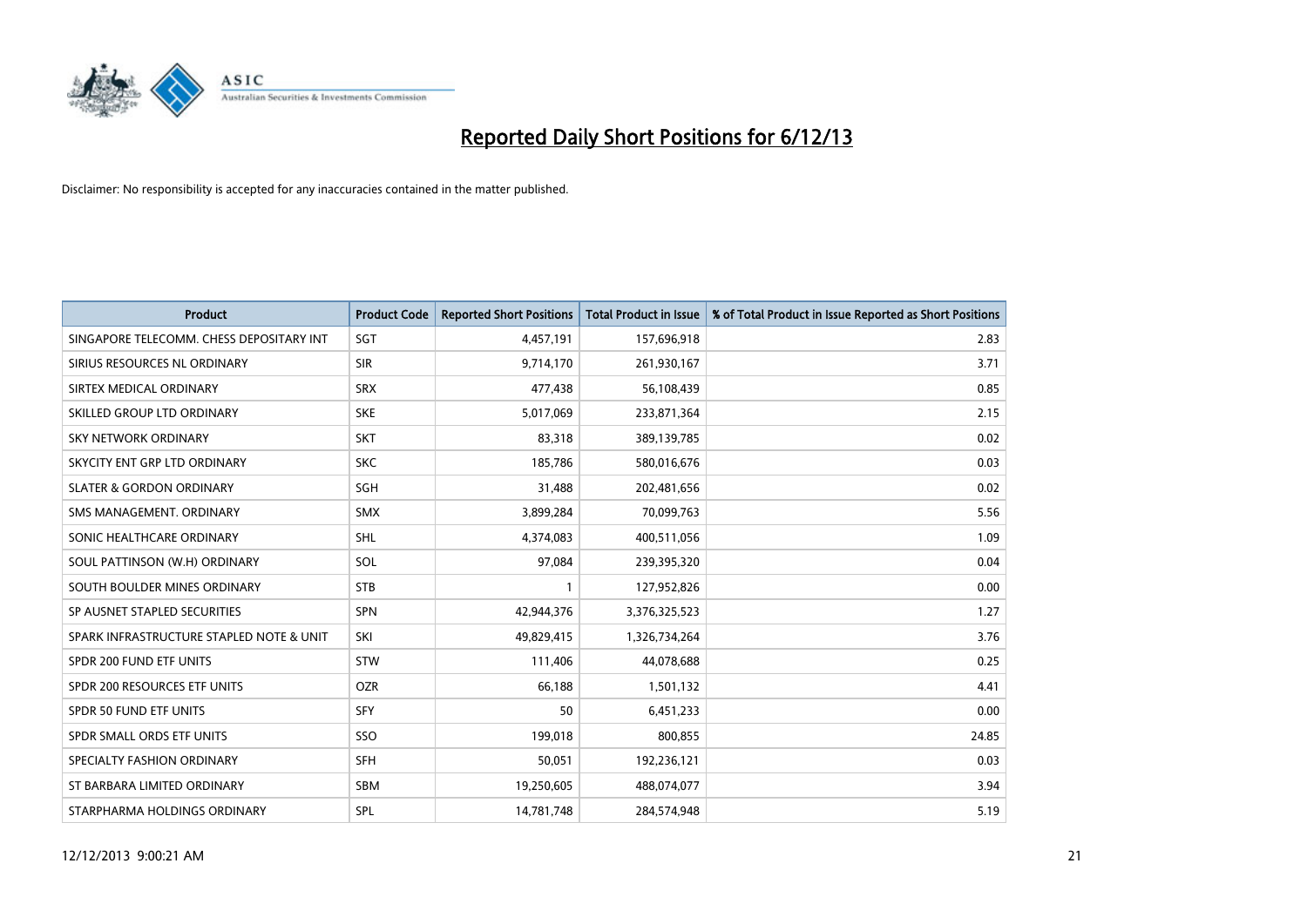

| <b>Product</b>                   | <b>Product Code</b> | <b>Reported Short Positions</b> | <b>Total Product in Issue</b> | % of Total Product in Issue Reported as Short Positions |
|----------------------------------|---------------------|---------------------------------|-------------------------------|---------------------------------------------------------|
| STEADFAST GROUP LTD ORDINARY     | <b>SDF</b>          | 1,008,102                       | 500,971,408                   | 0.20                                                    |
| STHN CROSS MEDIA ORDINARY        | <b>SXL</b>          | 8,899,525                       | 705,099,800                   | 1.26                                                    |
| STOCKLAND UNITS/ORD STAPLED      | SGP                 | 8,270,448                       | 2,305,750,747                 | 0.36                                                    |
| STRAITS RES LTD. ORDINARY        | <b>SRO</b>          | 31,522                          | 1,164,150,159                 | 0.00                                                    |
| STRIKE ENERGY LTD ORDINARY       | <b>STX</b>          | 5,000                           | 706,519,664                   | 0.00                                                    |
| STW COMMUNICATIONS ORDINARY      | SGN                 | 832,179                         | 403,828,512                   | 0.21                                                    |
| SUNCORP GROUP LTD ORDINARY       | <b>SUN</b>          | 4,267,595                       | 1,286,600,980                 | 0.33                                                    |
| SUNDANCE ENERGY ORDINARY         | <b>SEA</b>          | 540,944                         | 462,611,982                   | 0.12                                                    |
| SUNDANCE RESOURCES ORDINARY      | SDL                 | 59,895,650                      | 3,073,110,985                 | 1.95                                                    |
| SUNLAND GROUP LTD ORDINARY       | <b>SDG</b>          | 78,615                          | 181,710,087                   | 0.04                                                    |
| SUPER RET REP LTD ORDINARY       | SUL                 | 1,023,694                       | 196,731,620                   | 0.52                                                    |
| SYD AIRPORT STAPLED US PROHIBIT. | SYD                 | 18,383,460                      | 2,194,322,759                 | 0.84                                                    |
| SYRAH RESOURCES ORDINARY         | <b>SYR</b>          | 2,512,728                       | 148,410,123                   | 1.69                                                    |
| TABCORP HOLDINGS LTD ORDINARY    | <b>TAH</b>          | 20,431,032                      | 754,274,706                   | 2.71                                                    |
| TANAMI GOLD NL ORDINARY          | <b>TAM</b>          | 678,878                         | 587,548,523                   | 0.12                                                    |
| TANAMI GOLD NL RIGHTS 11-DEC-13  | <b>TAMRA</b>        | 179,878                         | 587,548,523                   | 0.03                                                    |
| TAP OIL LIMITED ORDINARY         | <b>TAP</b>          | 176,133                         | 241,608,606                   | 0.07                                                    |
| TASSAL GROUP LIMITED ORDINARY    | <b>TGR</b>          | 21,026                          | 146,507,029                   | 0.01                                                    |
| <b>TATTS GROUP LTD ORDINARY</b>  | <b>TTS</b>          | 10,765,704                      | 1,417,117,821                 | 0.76                                                    |
| TECHNOLOGY ONE ORDINARY          | <b>TNE</b>          | 2,077                           | 307,528,955                   | 0.00                                                    |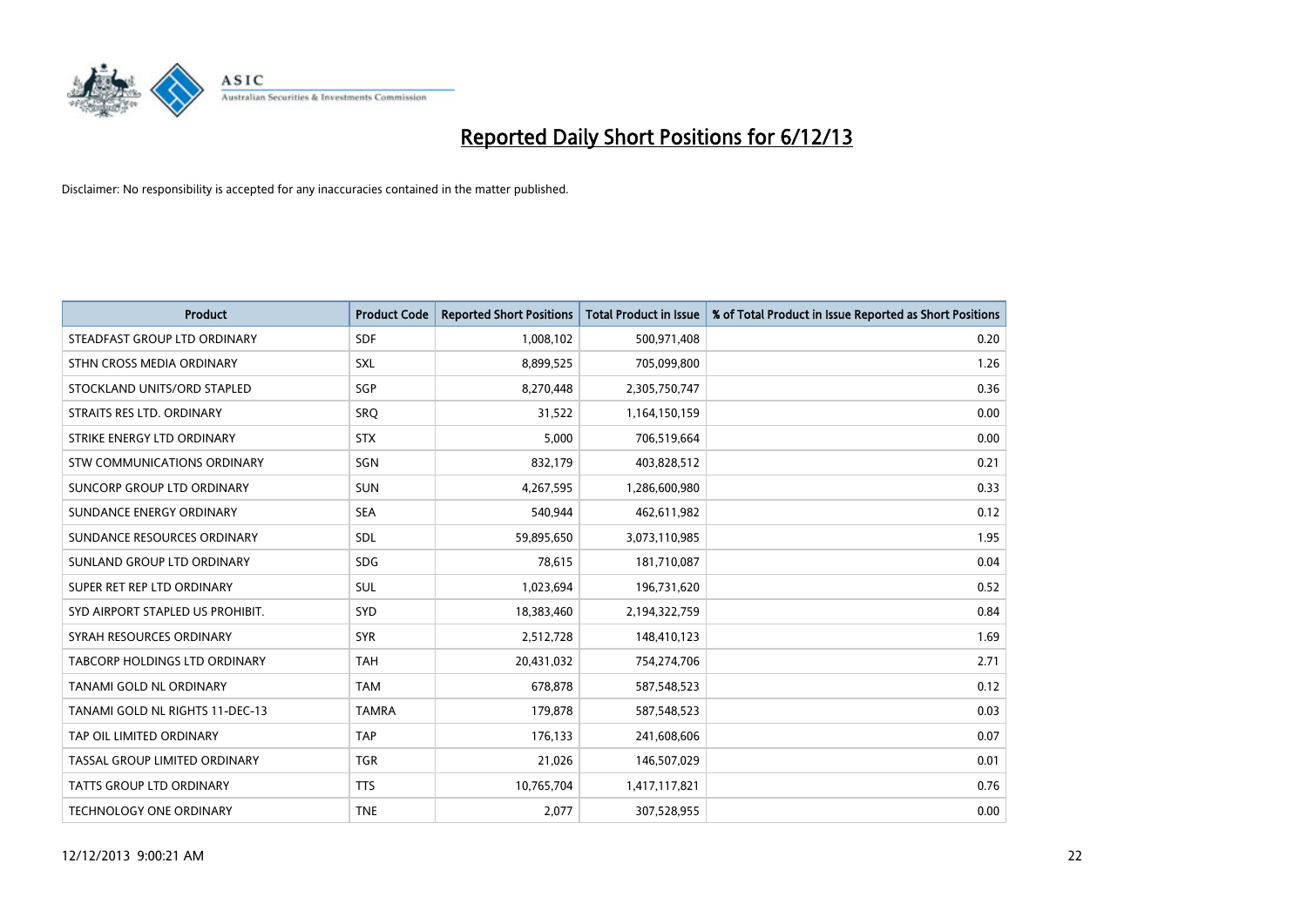

| <b>Product</b>                       | <b>Product Code</b> | <b>Reported Short Positions</b> | <b>Total Product in Issue</b> | % of Total Product in Issue Reported as Short Positions |
|--------------------------------------|---------------------|---------------------------------|-------------------------------|---------------------------------------------------------|
| <b>TELECOM CORPORATION ORDINARY</b>  | <b>TEL</b>          | 7,131,421                       | 1,824,093,017                 | 0.39                                                    |
| TELSTRA CORPORATION. ORDINARY        | <b>TLS</b>          | 14,364,138                      | 12,443,074,357                | 0.12                                                    |
| TEN NETWORK HOLDINGS ORDINARY        | <b>TEN</b>          | 151,541,659                     | 2,586,970,845                 | 5.86                                                    |
| TERANGA GOLD CORP CDI 1:1            | <b>TGZ</b>          | 15,223                          | 171,381,816                   | 0.01                                                    |
| TFS CORPORATION LTD ORDINARY         | <b>TFC</b>          | 53,713                          | 282,157,408                   | 0.02                                                    |
| THE REJECT SHOP ORDINARY             | <b>TRS</b>          | 2,113,407                       | 28,826,248                    | 7.33                                                    |
| THORN GROUP LIMITED ORDINARY         | <b>TGA</b>          | 45,184                          | 148,897,155                   | 0.03                                                    |
| TIGER RESOURCES ORDINARY             | <b>TGS</b>          | 2,291,995                       | 774,770,269                   | 0.30                                                    |
| TITAN ENERGY SERVICE ORDINARY        | <b>TTN</b>          | 104,266                         | 48,866,894                    | 0.21                                                    |
| <b>TOLL HOLDINGS LTD ORDINARY</b>    | <b>TOL</b>          | 28,030,794                      | 717,133,875                   | 3.91                                                    |
| TORO ENERGY LIMITED ORDINARY         | <b>TOE</b>          | 139,845                         | 1,481,936,676                 | 0.01                                                    |
| TOX FREE SOLUTIONS ORDINARY          | <b>TOX</b>          | 1,952,164                       | 133,242,359                   | 1.47                                                    |
| TPG TELECOM LIMITED ORDINARY         | <b>TPM</b>          | 2,471,806                       | 793,808,141                   | 0.31                                                    |
| <b>TRADE ME GROUP ORDINARY</b>       | <b>TME</b>          | 362,925                         | 396,261,129                   | 0.09                                                    |
| <b>TRANSFIELD SERVICES ORDINARY</b>  | <b>TSE</b>          | 46,125,564                      | 512,457,716                   | 9.00                                                    |
| TRANSPACIFIC INDUST, ORDINARY        | <b>TPI</b>          | 24,981,090                      | 1,578,563,490                 | 1.58                                                    |
| TRANSURBAN GROUP TRIPLE STAPLED SEC. | <b>TCL</b>          | 2,182,755                       | 1,486,013,648                 | 0.15                                                    |
| <b>TREASURY GROUP ORDINARY</b>       | <b>TRG</b>          | 25,914                          | 23,070,755                    | 0.11                                                    |
| TREASURY WINE ESTATE ORDINARY        | <b>TWE</b>          | 36,659,918                      | 647,227,144                   | 5.66                                                    |
| TRIBUNE RES LTD ORDINARY             | <b>TBR</b>          | 1,804                           | 50,209,226                    | 0.00                                                    |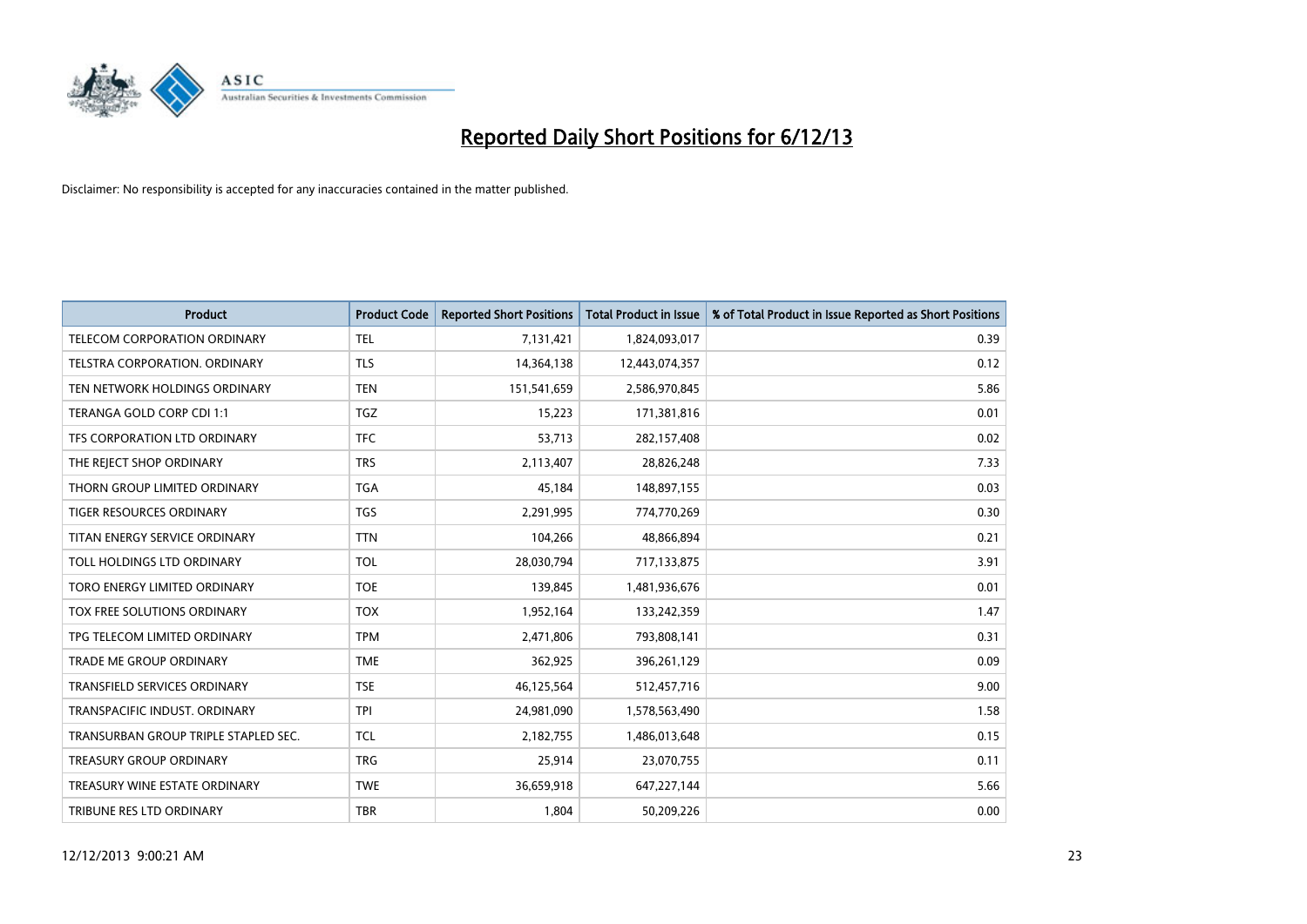

| <b>Product</b>                         | <b>Product Code</b> | <b>Reported Short Positions</b> | <b>Total Product in Issue</b> | % of Total Product in Issue Reported as Short Positions |
|----------------------------------------|---------------------|---------------------------------|-------------------------------|---------------------------------------------------------|
| TROY RESOURCES LTD ORDINARY            | <b>TRY</b>          | 520,786                         | 167,730,292                   | 0.31                                                    |
| TWENTY-FIRST FOX INC A NON-VOTING CDI  | <b>FOXLV</b>        | 911,466                         | 11,936,186                    | 7.64                                                    |
| TWENTY-FIRST FOX INC B VOTING CDI      | <b>FOX</b>          | 324,293                         | 212,815,026                   | 0.15                                                    |
| UGL LIMITED ORDINARY                   | UGL                 | 17,365,820                      | 166,511,240                   | 10.43                                                   |
| UXC LIMITED ORDINARY                   | <b>UXC</b>          | 1,095,536                       | 320,551,687                   | 0.34                                                    |
| <b>VEDA GROUP LTD ORDINARY</b>         | <b>VED</b>          | 13,183,202                      | 842,055,406                   | 1.57                                                    |
| <b>VENTNOR RES LTD ORDINARY</b>        | <b>VRX</b>          | 400                             | 71,002,030                    | 0.00                                                    |
| <b>VENTURE MINERALS ORDINARY</b>       | <b>VMS</b>          | 193,000                         | 287,320,170                   | 0.07                                                    |
| VILLA WORLD LTD. ORDINARY              | <b>VLW</b>          | 151,372                         | 93,663,800                    | 0.16                                                    |
| <b>VILLAGE ROADSHOW LTD ORDINARY</b>   | <b>VRL</b>          | 300,691                         | 159,486,203                   | 0.19                                                    |
| <b>VIRGIN AUS HLDG LTD ORDINARY</b>    | <b>VAH</b>          | 154,123,990                     | 3,330,437,000                 | 4.63                                                    |
| <b>VIRTUS HEALTH LTD ORDINARY</b>      | <b>VRT</b>          | 460,463                         | 79,536,601                    | 0.58                                                    |
| VISION EYE INSTITUTE ORDINARY          | VEI                 | 2,700,815                       | 160,759,740                   | 1.68                                                    |
| <b>VOCUS COMMS LTD ORDINARY</b>        | VOC                 | 51,038                          | 80,779,125                    | 0.06                                                    |
| WARRNAMBOOL CHEESE ORDINARY            | <b>WCB</b>          | 129,580                         | 55,969,511                    | 0.23                                                    |
| <b>WEBJET LIMITED ORDINARY</b>         | <b>WEB</b>          | 1,696,477                       | 79,397,959                    | 2.14                                                    |
| <b>WELLCOM GROUP LTD ORDINARY</b>      | <b>WLL</b>          | 92                              | 39,052,001                    | 0.00                                                    |
| <b>WESFARMERS LIMITED ORDINARY</b>     | <b>WES</b>          | 34,175,210                      | 994,996,145                   | 3.43                                                    |
| WESFARMERS LIMITED PARTIALLY PROTECTED | <b>WESN</b>         | 38,846                          | 148,278,806                   | 0.03                                                    |
| WESTERN AREAS LTD ORDINARY             | <b>WSA</b>          | 22.575.384                      | 196,862,806                   | 11.47                                                   |